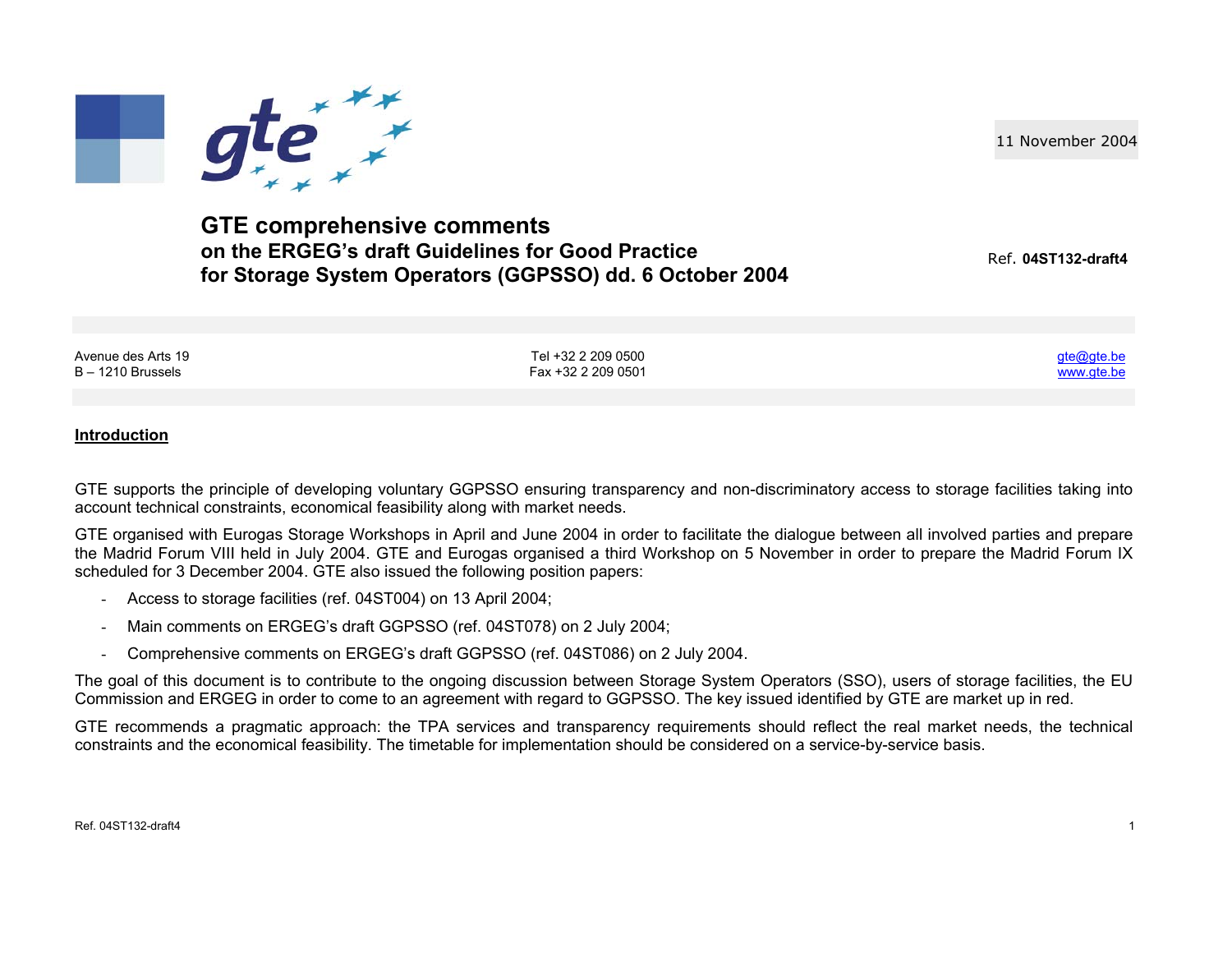## **GTE proposals and comments**

|                | ERGEG draft Guidelines dd. 6 October with GTE proposal dd. 11 November 2004                                                                                                                                                                                                                                                                                                                                                 | <b>Reasons for amendments or changes</b>                                                                                                                         |
|----------------|-----------------------------------------------------------------------------------------------------------------------------------------------------------------------------------------------------------------------------------------------------------------------------------------------------------------------------------------------------------------------------------------------------------------------------|------------------------------------------------------------------------------------------------------------------------------------------------------------------|
| $\mathbf{0}$ . | Scope and objective of GGPSSO                                                                                                                                                                                                                                                                                                                                                                                               |                                                                                                                                                                  |
|                | The GGPSSO are forward looking and should be flexible enough to account for<br>developments in market arrangements. They intend to give a minimum common set of<br>requirements for the organization of the storage facilities and operators.                                                                                                                                                                               |                                                                                                                                                                  |
|                | They are addressed to all Storage System Operators (SSOs) falling under the scope of the<br>European Directive 2003/55/EC (the Gas Directive) as well as to the users of these<br>systems.                                                                                                                                                                                                                                  |                                                                                                                                                                  |
|                | The purpose of these GGPSSO is to ensure that SSOs provide the services needed by<br>storage users on a fair and non-discriminatory basis, taking into account technical<br>constraints. Systems and processes shall facilitate the sustainable development of<br>competition in gas supply and economic feasible use and marketing of storage services.                                                                    | Economical feasibility should be taken into account                                                                                                              |
|                | It shall be incumbent upon the SSOs, on a case by case basis, to demonstrate to the<br>relevant national authorities that arrangements at storage facilities meet the following<br>guidelines in terms of the desired outcomes and timetable. The regulatory authorities<br>should check that results in both regimes (nTPA and rTPA) are equivalent equal in terms<br>of non-discrimination, transparency and competition. | along with market needs.<br>It is important to recall the legal context in the<br>scope of GGPSSO, in particular the term "equal" is<br>not legally appropriate. |
|                | An overriding principle is that storage systems and processes implemented by the SSOs<br>maintain secure, reliable and efficient operation of the storage system (Article 8(1.a) of the<br>Gas Directive).                                                                                                                                                                                                                  | Such an addition would avoid the necessity to refer<br>to this topic in many sections and was agreed on                                                          |
|                | Implementation of a specific requirement of the GGPSSO may in exceptional<br>circumstances not be required if that specific requirement contravenes the respective<br>national legislation.                                                                                                                                                                                                                                 | within the GGP concerning access to the<br>transmission networks.                                                                                                |
| $\mathbf{1}$ . | Roles and responsibilities of SSOs                                                                                                                                                                                                                                                                                                                                                                                          |                                                                                                                                                                  |
| 1.1            | SSOs, be they separate entities, part of a combined operator in the sense of Article 15 of<br>the Gas Directive, or part of a vertically integrated company in the sense of Article 2(20) of                                                                                                                                                                                                                                |                                                                                                                                                                  |

*Ref. 04ST132-draft4* 2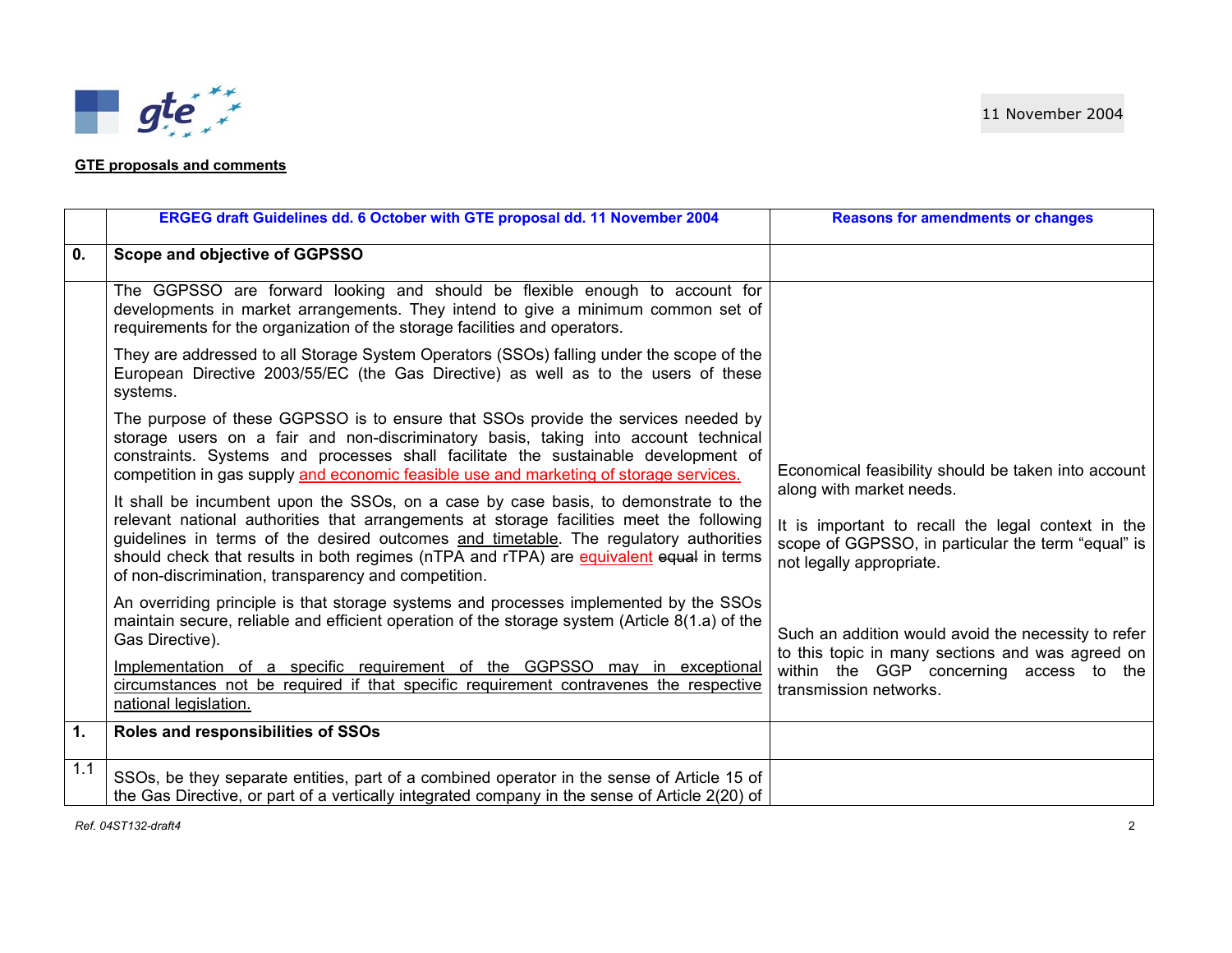

|     |    | ERGEG draft Guidelines dd. 6 October with GTE proposal dd. 11 November 2004                                                                                                                                                                                                                                                                                           | <b>Reasons for amendments or changes</b>                                                                                                                                                                  |
|-----|----|-----------------------------------------------------------------------------------------------------------------------------------------------------------------------------------------------------------------------------------------------------------------------------------------------------------------------------------------------------------------------|-----------------------------------------------------------------------------------------------------------------------------------------------------------------------------------------------------------|
|     |    | the Gas Directive, shall act in accordance with the principle of non-discrimination,<br>transparency and competition. They are responsible for the provision and management of<br>technical storage capacity, storage services and information as well as the technical<br>integrity and safety of storage facilities.                                                |                                                                                                                                                                                                           |
| 1.2 |    | SSOs shall among others:                                                                                                                                                                                                                                                                                                                                              |                                                                                                                                                                                                           |
|     |    | a. operate and maintain under economic conditions secure, reliable and efficient<br>storage facilities;                                                                                                                                                                                                                                                               |                                                                                                                                                                                                           |
|     |    | b. offer third party access services on a non-discriminatory and transparent basis to<br>all storage users requesting access to storage, including own affiliated companies,<br>either using standard storage contracts or a storage code, developed by the SSOs,<br>including proper consultation with users and overseen by the national regulatory<br>authorities: | It is up to the national authorities to develop<br>transparent and stable regulatory framework in<br>order to ensure competition. SSO can only<br>encourage and facilitate it.                            |
|     |    | c. establish rules on the use of capacity aimed at ensuring facilitating competitive and<br>efficient use of that storage facility by system users, in particular to discourage<br>storage capacity hoarding;                                                                                                                                                         | GTE supports the idea of avoiding capacity<br>hoarding by communication, appropriate capacity<br>services e.g. short-term, and in facilitating trading<br>of unused capacity between users but SSO cannot |
|     | d. | treat confidential information carefully, especially with regards to any affiliated<br>company, in order to avoid any discrimination between storage users, as stated in<br>§ 5 on confidentiality requirements;                                                                                                                                                      | know whether an unused capacity is hoarded (SSO<br>cannot know user's need or purpose).                                                                                                                   |
|     |    | e. provide the information required by storage users and transmission system<br>operators as stated in § 6 on transparency requirements;                                                                                                                                                                                                                              |                                                                                                                                                                                                           |
|     | f. | co-operate with TSOs through interoperability agreements in order to ensure<br>efficient and secure operation of storage and transportation networks as stated in §<br>10 on cooperation with TSO;                                                                                                                                                                    |                                                                                                                                                                                                           |
|     | g. | when asking guarantees to storage users with respect to their creditworthiness,<br>ensure that these guarantees are non-discriminatory, transparent and<br>proportionate and do not constitute any undue market entry barrier;                                                                                                                                        |                                                                                                                                                                                                           |
|     |    | h. take into account technical constraints and economical feasibility.                                                                                                                                                                                                                                                                                                |                                                                                                                                                                                                           |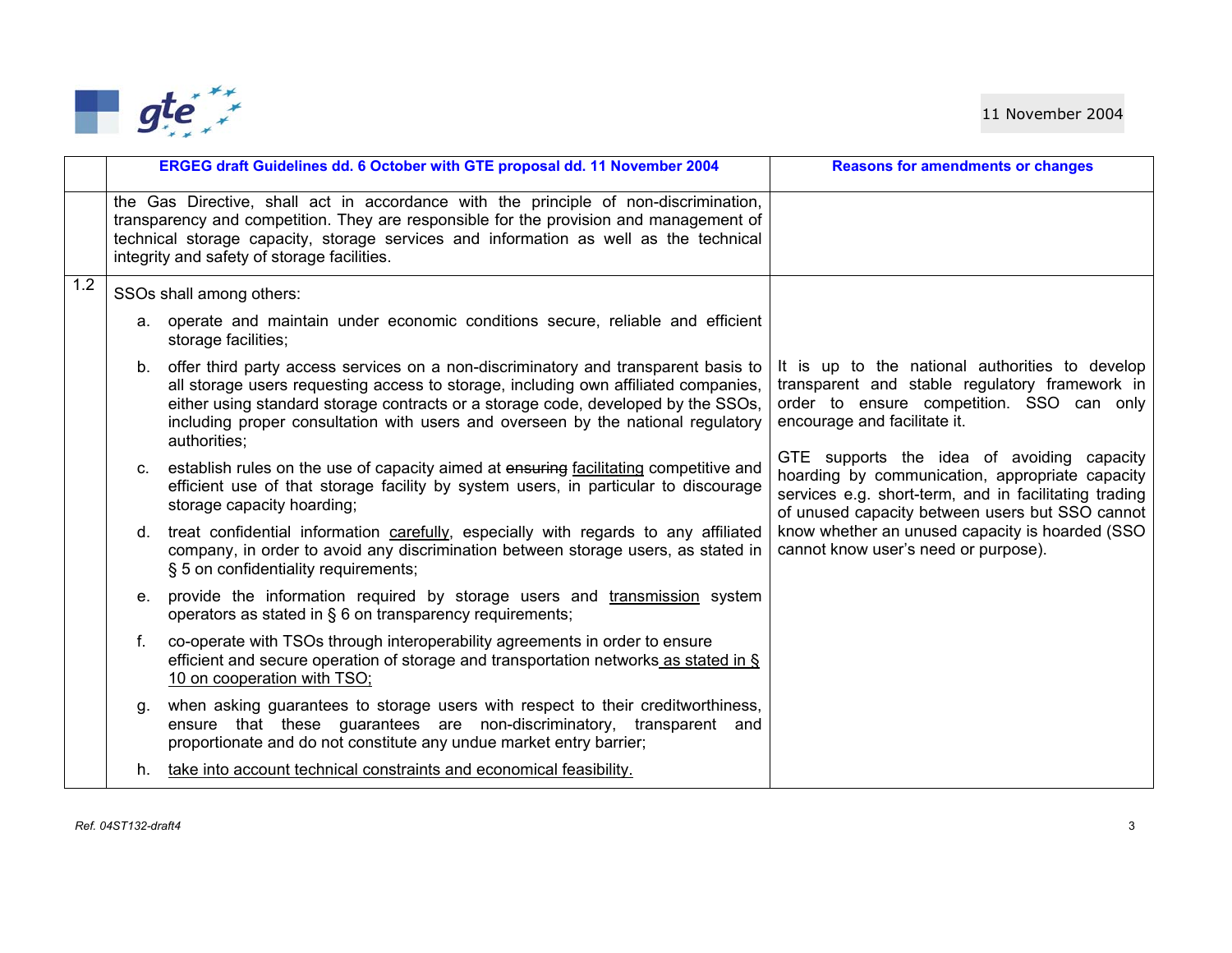

|     | ERGEG draft Guidelines dd. 6 October with GTE proposal dd. 11 November 2004                                                                                                                                                                                                                                                                                                                                                                                                                                                                                                                                                                                                                                                                                                                                                                                                                                                                                                                                                                             | <b>Reasons for amendments or changes</b>                                                                                                                                                                                                                                   |
|-----|---------------------------------------------------------------------------------------------------------------------------------------------------------------------------------------------------------------------------------------------------------------------------------------------------------------------------------------------------------------------------------------------------------------------------------------------------------------------------------------------------------------------------------------------------------------------------------------------------------------------------------------------------------------------------------------------------------------------------------------------------------------------------------------------------------------------------------------------------------------------------------------------------------------------------------------------------------------------------------------------------------------------------------------------------------|----------------------------------------------------------------------------------------------------------------------------------------------------------------------------------------------------------------------------------------------------------------------------|
| 2.  | Roles and responsibilities of storage users                                                                                                                                                                                                                                                                                                                                                                                                                                                                                                                                                                                                                                                                                                                                                                                                                                                                                                                                                                                                             |                                                                                                                                                                                                                                                                            |
| 2.1 | Storage users shall among others:                                                                                                                                                                                                                                                                                                                                                                                                                                                                                                                                                                                                                                                                                                                                                                                                                                                                                                                                                                                                                       |                                                                                                                                                                                                                                                                            |
|     | a. be responsible for making nominations to the SSOs and for the injection and<br>withdrawal of gas from storage facilities in accordance with prevailing contractual<br>specifications, technical rules and agreed procedures;                                                                                                                                                                                                                                                                                                                                                                                                                                                                                                                                                                                                                                                                                                                                                                                                                         |                                                                                                                                                                                                                                                                            |
|     | b. provide all data required that is necessary for the SSO to carry out its duties as<br>specified in the storage code and/or in the storage contract;                                                                                                                                                                                                                                                                                                                                                                                                                                                                                                                                                                                                                                                                                                                                                                                                                                                                                                  |                                                                                                                                                                                                                                                                            |
|     | c. not use capacity rights in a manner that is intended to restrict, distort or prevent<br>competition, for example through capacity hoarding;                                                                                                                                                                                                                                                                                                                                                                                                                                                                                                                                                                                                                                                                                                                                                                                                                                                                                                          |                                                                                                                                                                                                                                                                            |
|     | d. put relevant IT in place in order to be able to communicate with SSOs via agreed<br>interfaces and standards;                                                                                                                                                                                                                                                                                                                                                                                                                                                                                                                                                                                                                                                                                                                                                                                                                                                                                                                                        | In line with $\S$ 3.2                                                                                                                                                                                                                                                      |
|     | e. account for any existing obligations with regard to Public Service Obligations and<br>balancing of the network;                                                                                                                                                                                                                                                                                                                                                                                                                                                                                                                                                                                                                                                                                                                                                                                                                                                                                                                                      |                                                                                                                                                                                                                                                                            |
| 3.  | <b>Necessary TPA services</b>                                                                                                                                                                                                                                                                                                                                                                                                                                                                                                                                                                                                                                                                                                                                                                                                                                                                                                                                                                                                                           |                                                                                                                                                                                                                                                                            |
| 3.1 | Storage capacity not excluded from TPA pursuant to Article 2(9) of the Gas Directive,<br>when technically and economically necessary for efficient access to the network shall be<br>offered to storages users on a non-discriminatory basis that promotes competition and<br>facilitates trade and competition. Therefore, the SSO shall offer to storage users the<br>maximum available storage capacity (i.e. technical storage capacity), apart from that part<br>of the storage capacity used for operational needs related to transmission and/or<br>production, according to rules made transparent by the national regulatory authorities, and<br>apart from the part of storage not technically and economically necessary for efficient<br>access to the network. Exclusion of storage capacity from TPA shall not be the decision of<br>the SSO and/or the beneficiary of the storage capacity exempted from TPA and shall be<br>approved by the national relevant–regulatory authorities, with the publication of<br>substantiated reasons. | It is up to the national authorities to develop<br>transparent and stable regulatory framework in<br>order to promote competition. SSO can only<br>encourage and facilitate it.<br>As indicated in the IGM Directive and national<br>legislations<br>Shortens the sentence |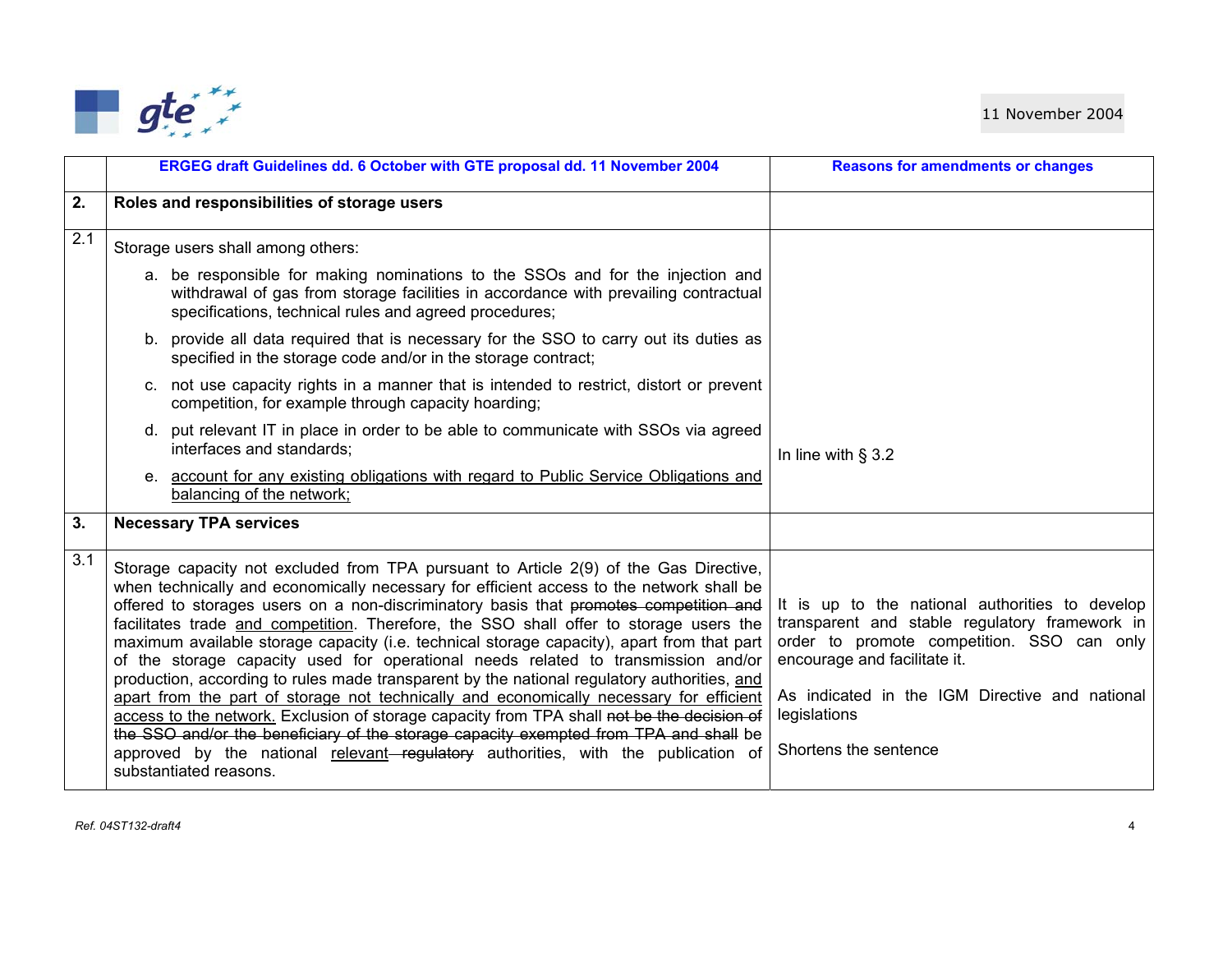

|     | ERGEG draft Guidelines dd. 6 October with GTE proposal dd. 11 November 2004                                                                                                                                                                                                                                                                                                                                                                                                                                                                                                                                                                                                                                                                                                             | <b>Reasons for amendments or changes</b>                                                                                                                                                                                                                                                                                                                                                                                                                                   |
|-----|-----------------------------------------------------------------------------------------------------------------------------------------------------------------------------------------------------------------------------------------------------------------------------------------------------------------------------------------------------------------------------------------------------------------------------------------------------------------------------------------------------------------------------------------------------------------------------------------------------------------------------------------------------------------------------------------------------------------------------------------------------------------------------------------|----------------------------------------------------------------------------------------------------------------------------------------------------------------------------------------------------------------------------------------------------------------------------------------------------------------------------------------------------------------------------------------------------------------------------------------------------------------------------|
| 3.2 | The amount of storage capacity needed for PSO and security of supply, when imposed on<br>storage users should be offered on a TPA basis; requirements of non discrimination still<br>apply. Whichever Depending on national law, if a party is responsible for PSOs, it shall<br>demonstrate upon request to the national regulatory authority that their requested capacity<br>reservation is no more than what is required to satisfy the relevant PSO.                                                                                                                                                                                                                                                                                                                               |                                                                                                                                                                                                                                                                                                                                                                                                                                                                            |
| 3.3 | The SSO shall offer to storage users the storage capacity in a form that facilitates<br>competitive, non-discriminatory, and efficient access to best meet storage users' needs<br>and that facilitates trade in storage services in secondary markets. Specifically the SSO<br>shall offer in the primary market, pursuant to its responsibilities under $\S$ 1, in consultation<br>with storage users and taking into account market demand, storage technical constraints,<br>and economical feasibility, a menu of services, including the following:<br>a. capacity will be substantially sold as combined storage services and/or bundled<br>services (SBU) comprising space, injectability and deliverability, with ratios<br>determined by the facility's technical parameters; | Selling unbundled services on the primary market<br>could lead to a lowering of technical storage<br>capacity. The users may shape the bundles to their<br>needs on the secondary market. The SSO should<br>facilitate the secondary trading of unbundled and<br>bundled capacity a.o. by proper contract design of<br>the bundled service, facilitating advertising any<br>interest in trading and offering simple mechanisms<br>for assignment and transfer of capacity. |
|     | b. the above will be complemented by unbundled services of capacity injection and<br>withdrawal where technically and economically feasible. Unbundled services should<br>be offered in the secondary market as stated in § 9 in an appropriate range with<br>SBU <sub>s</sub> ;                                                                                                                                                                                                                                                                                                                                                                                                                                                                                                        | Most storage facilities have been built with defined<br>injection and withdrawal periods in order to<br>maximise the utilisation of technical storage<br>capacity taking into account major system needs<br>(usually seasonal). Deviation must be carefully<br>considered on a case-by-case basis because the<br>optimal utilisation could be harmed.                                                                                                                      |
|     | c. an appropriate range of both long-term (>1year) and short-term firm services<br>(<1year) down to a minimum period of one month or one day if technically and<br>economically feasible;                                                                                                                                                                                                                                                                                                                                                                                                                                                                                                                                                                                               | Some storage facilities may be technically harmed<br>by too rapid changes in flows. Demand for daily<br>services may not exist in some markets.                                                                                                                                                                                                                                                                                                                            |
|     | d. short term interruptible storage contracts and services. In principle, the price of<br>interruptible storage services should linked to the probability to be interrupted.                                                                                                                                                                                                                                                                                                                                                                                                                                                                                                                                                                                                            | Any unsold storage capacity will remain available<br>for sale, and if not sold will be available for use on<br>interruptible basis, in which case the SSO may<br>price the interruptible service so as not to                                                                                                                                                                                                                                                              |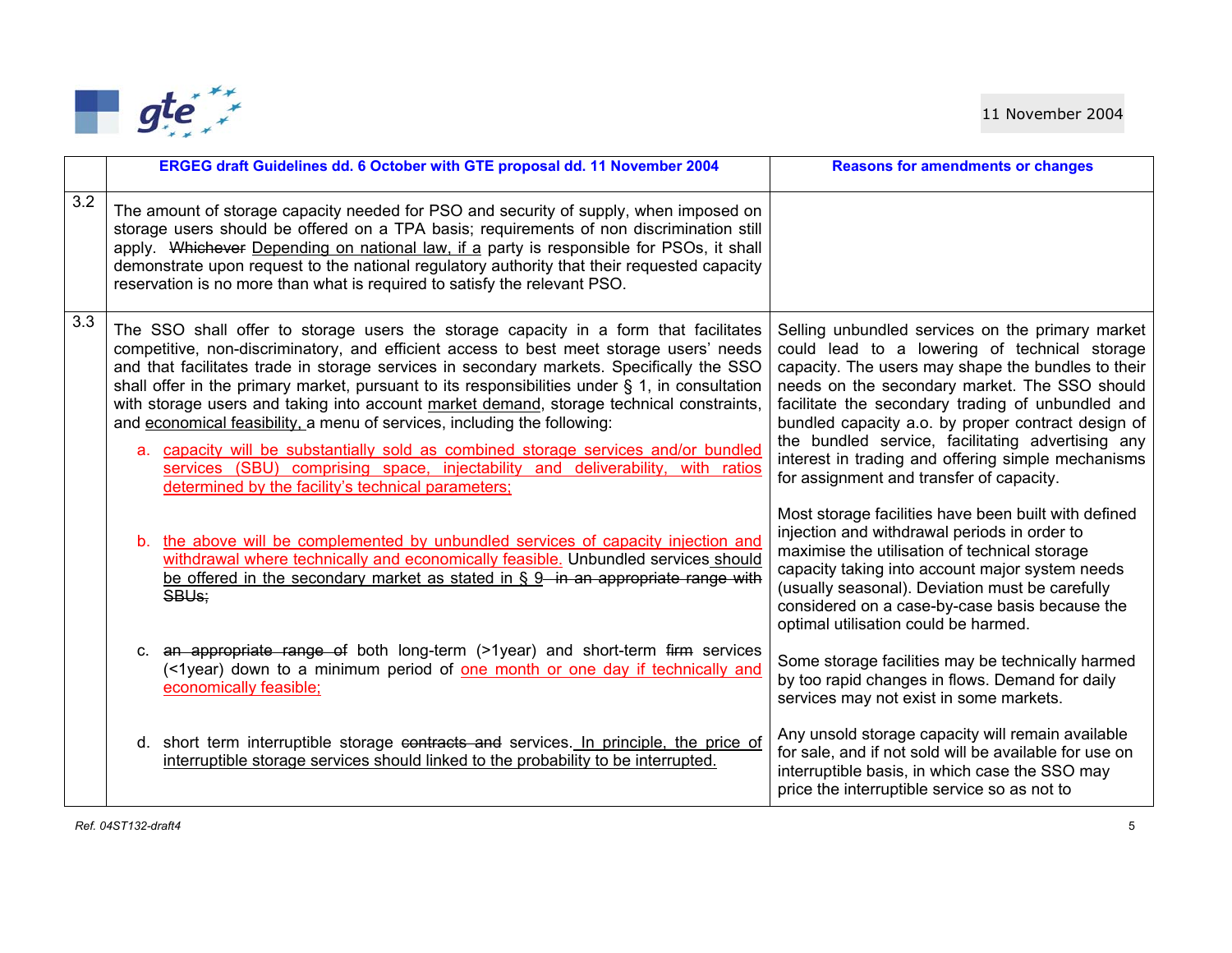

|                  | ERGEG draft Guidelines dd. 6 October with GTE proposal dd. 11 November 2004                                                                                                                                                                                                                                                                                                                                                                                                                                                                                                                                                                                                                      | <b>Reasons for amendments or changes</b>                                                                                                                                                                                                                                                                                                                                                                                |
|------------------|--------------------------------------------------------------------------------------------------------------------------------------------------------------------------------------------------------------------------------------------------------------------------------------------------------------------------------------------------------------------------------------------------------------------------------------------------------------------------------------------------------------------------------------------------------------------------------------------------------------------------------------------------------------------------------------------------|-------------------------------------------------------------------------------------------------------------------------------------------------------------------------------------------------------------------------------------------------------------------------------------------------------------------------------------------------------------------------------------------------------------------------|
|                  |                                                                                                                                                                                                                                                                                                                                                                                                                                                                                                                                                                                                                                                                                                  | discourage additional firm sales.                                                                                                                                                                                                                                                                                                                                                                                       |
|                  |                                                                                                                                                                                                                                                                                                                                                                                                                                                                                                                                                                                                                                                                                                  | The primary aim is to ensure SSO provide flexible<br>primary services where technically and<br>economically viable, such that users are able to<br>shape the storage services required through the<br>SSO releasing bundled, unbundled and<br>interruptible services as appropriate. In addition,<br>the users will be able to restructure capacity<br>holdings by means of secondary trading of<br>unbundled capacity. |
| $\overline{3.4}$ | When compatible with the balancing regime of the interconnected gas transportation<br>system, the SSO shall offer a service which includes an obligation to allocate the gas<br>which has been nominated if the nomination has been accepted by the SSO and subject to<br>any other conditions in the storage services contract.                                                                                                                                                                                                                                                                                                                                                                 | The SSO should not be in a difficult position when<br>he has to buy gas on the market to fulfil this Article,<br>see also $\S$ 6.1 and $\S$ 6.5.                                                                                                                                                                                                                                                                        |
| 3.5              | SSOs shall offer services that are consistent with the use of the interconnected gas<br>transportation systems.                                                                                                                                                                                                                                                                                                                                                                                                                                                                                                                                                                                  |                                                                                                                                                                                                                                                                                                                                                                                                                         |
| $\overline{3.6}$ | Taking into account technical constraints, economical feasibility and if consistent with<br>PSOs obligations, the SSO shall offer all services without restrictions on the starting date<br>and the actually prevailing physical flow. With the same constraints, injection and<br>withdrawal of gas should, in principle, be possible at any time. Limits on the required<br>minimum size of storage capacity rights shall be justified on the basis of technical<br>constraints and permit small shippers to gain access to storage services. Storage users<br>should be allowed to pool their nominations with each other with a view to overcome<br>potential technical capacity thresholds. |                                                                                                                                                                                                                                                                                                                                                                                                                         |
| $\overline{3.7}$ | The SSO should develop information systems and electronic communication to provide<br>adequate data to storage users and simplify transactions (such as nominations, capacity<br>booking and transfer of capacity rights between storage users).                                                                                                                                                                                                                                                                                                                                                                                                                                                 |                                                                                                                                                                                                                                                                                                                                                                                                                         |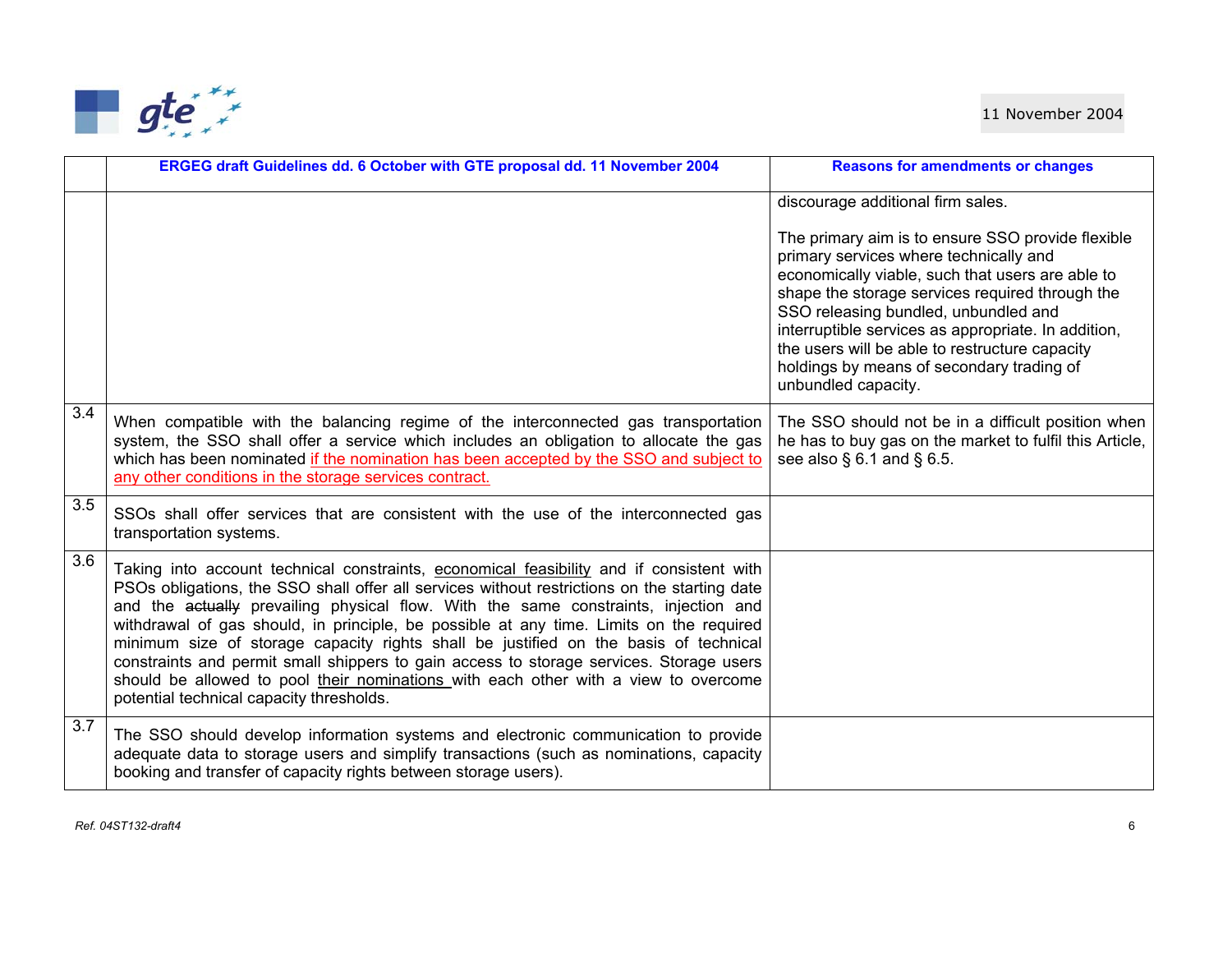

|                         | ERGEG draft Guidelines dd. 6 October with GTE proposal dd. 11 November 2004                                                                                                                                                                                                                                                                                                                                                                                                                                          | <b>Reasons for amendments or changes</b>                                                                                                    |
|-------------------------|----------------------------------------------------------------------------------------------------------------------------------------------------------------------------------------------------------------------------------------------------------------------------------------------------------------------------------------------------------------------------------------------------------------------------------------------------------------------------------------------------------------------|---------------------------------------------------------------------------------------------------------------------------------------------|
| 3.8                     | Specific deadlines for the implementation of the above requirements will fall in the period<br>from 1 April 2005 to 1 April 2007; if SSOs have problems in implementing measures<br>envisaged under § 3, in particular with regard to IT systems, they shall provide an<br>explanation to the national regulatory authorities setting out the problems in implementing<br>this deadline and present a concrete action plan for their implementation, taking into<br>account, if applicable, the size of the company. | The development of IT tools for the on-line booking<br>of capacity will take time and involve significant IT<br>investments, see section 6. |
|                         | SSO shall endeavour to meet the following timetable:                                                                                                                                                                                                                                                                                                                                                                                                                                                                 |                                                                                                                                             |
|                         | 3.1, 3.2, 3.3.a, 3.3.c (long-term), 3.4, 3.5 and 3.6: 1 April 2005                                                                                                                                                                                                                                                                                                                                                                                                                                                   | The important technical constraints concerning                                                                                              |
|                         | 3.3.b, 3.3.c (monthly) and 3.3.d: 1 April 2006                                                                                                                                                                                                                                                                                                                                                                                                                                                                       | implementation of daily services in aquifer should<br>be taken into account.                                                                |
|                         | 3.3.c (daily): 1 April 2007                                                                                                                                                                                                                                                                                                                                                                                                                                                                                          |                                                                                                                                             |
| $\overline{\mathbf{4}}$ | Storage capacity allocation management and congestion management                                                                                                                                                                                                                                                                                                                                                                                                                                                     |                                                                                                                                             |
| 4.1                     | Storage capacity allocation mechanism and congestion management procedures shall:                                                                                                                                                                                                                                                                                                                                                                                                                                    |                                                                                                                                             |
|                         | a. facilitate the development of competition and liquid trading of storage capacity and<br>be compatible with market mechanisms including spot markets and trading hubs<br>while being flexible and capable of adapting to evolving market circumstances and<br>discourage hoarding;                                                                                                                                                                                                                                 | Selling of storage capacity must be done with due<br>regard to economic conditions as well.                                                 |
|                         | b. take into account the integrity and the maintenance of the storage system<br>concerned as well as security of supply where relevant legal rules are incumbent<br>upon the SSO;                                                                                                                                                                                                                                                                                                                                    |                                                                                                                                             |
|                         | c. not create undue barriers to market entry and not prevent market participants,<br>including new market entrants and companies with a small market share, from<br>competing effectively.                                                                                                                                                                                                                                                                                                                           |                                                                                                                                             |
|                         | d. ensure the maximum availability and efficient use under economic and non<br>discriminatory conditions of technical storage capacity;                                                                                                                                                                                                                                                                                                                                                                              | Long-term agreements as well as clear and stable                                                                                            |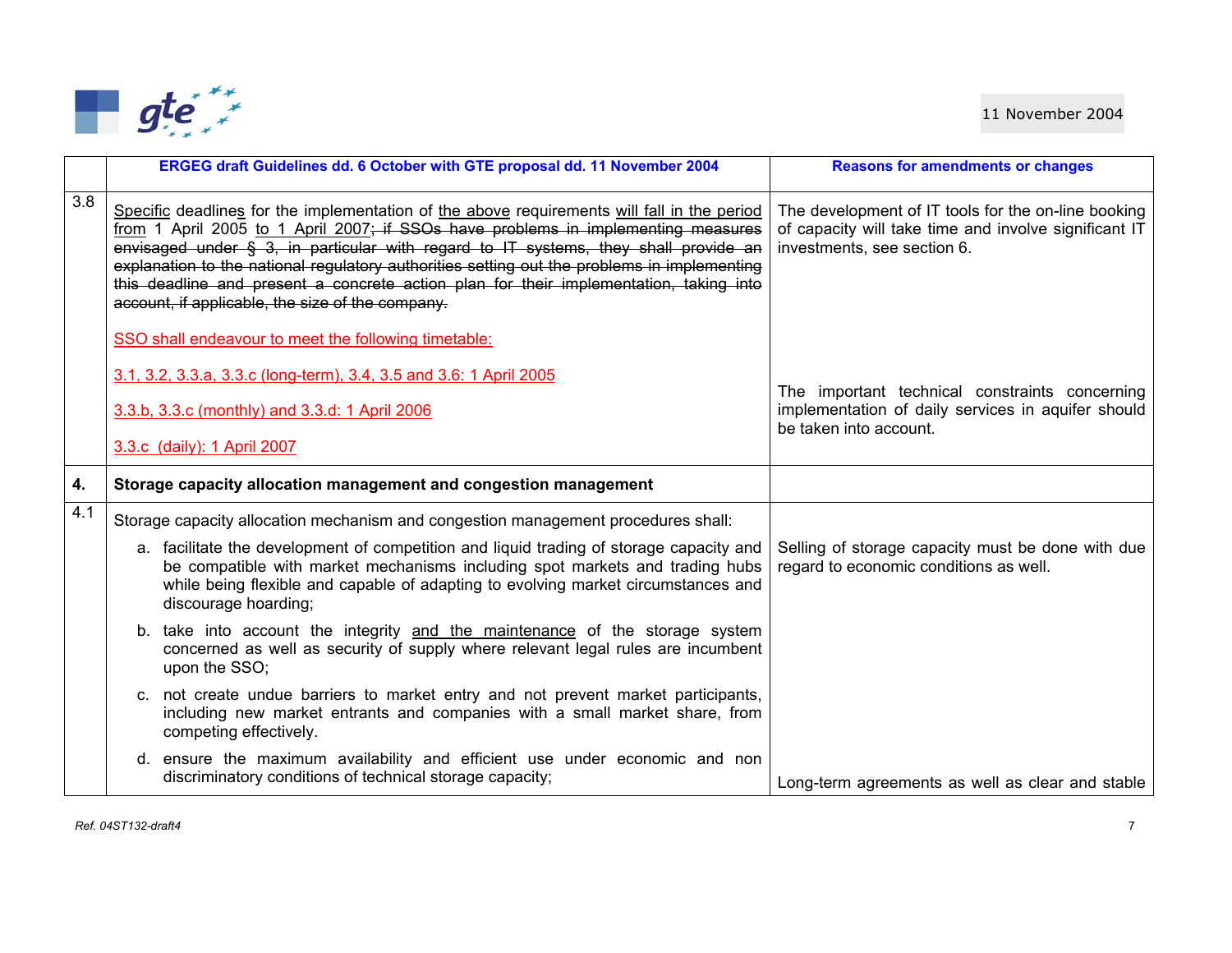

|     | ERGEG draft Guidelines dd. 6 October with GTE proposal dd. 11 November 2004                                                                                                                                                                                                                                                                                                                                                                                                                                                                                                                                                                                                               | <b>Reasons for amendments or changes</b>                                                                                                                                                                                                                                                                                                                                                                                                                |
|-----|-------------------------------------------------------------------------------------------------------------------------------------------------------------------------------------------------------------------------------------------------------------------------------------------------------------------------------------------------------------------------------------------------------------------------------------------------------------------------------------------------------------------------------------------------------------------------------------------------------------------------------------------------------------------------------------------|---------------------------------------------------------------------------------------------------------------------------------------------------------------------------------------------------------------------------------------------------------------------------------------------------------------------------------------------------------------------------------------------------------------------------------------------------------|
|     | e. ensure that sales processes and revenues achieved generate the right signals for<br>investment in new storage capacity and associated infrastructures;<br>be subject to consultation with storage users.<br>f.                                                                                                                                                                                                                                                                                                                                                                                                                                                                         | regulatory<br>framework<br>crucial<br>for<br>solid<br>are<br>investment climate.                                                                                                                                                                                                                                                                                                                                                                        |
| 4.2 | In case of physical congestion, non discriminatory, market-based solutions shall be applied<br>by the SSO or by the national regulatory authorities, where indicated by national rules<br>appropriate. Also, the SSO or the national regulatory relevant authorities according to the<br>national legal framework, shall appropriately balance the portion of storage capacity<br>contracted under multi-annual long-term contracts and short term contracts, with the aim of<br>promoting effective competition. Alternative allocation procedures such as pro-rata<br>mechanisms may be considered if they ensure equivalence in terms of non-discriminatory<br>and competitive access. | Long-term agreements as well as clear and stable<br>regulatory framework are crucial<br>for<br>solid<br>investment climate.                                                                                                                                                                                                                                                                                                                             |
| 4.3 | The SSO shall actively endeavour to discourage hoarding and facilitate re-utilisation and<br>trade of storage capacity by all reasonable means, including at least the offer on<br>interruptible basis of all unused capacity (e.g. day-ahead release of non-nominated<br>injectability and deliverability).                                                                                                                                                                                                                                                                                                                                                                              | GTE supports the idea of avoiding capacity<br>hoarding<br>by<br>transparency,<br>communication,<br>appropriate capacity services e.g. short-term, and<br>in facilitating trading of unused capacity between<br>users but SSO cannot know whether an unused<br>capacity is hoarded. The main responsibilities in<br>the definition of the detailed rules for avoiding<br>capacity hoarding and in applying them should be<br>up to national Authorities. |
| 4.4 | If, in spite of the measures aimed at preventing any commercial incentives to hoard<br>capacity, namely secondary market and interruptible storage services, capacity contracted<br>under existing storage contracts remains unused and significant and prolonged contractual<br>congestion occurs, the national regulatory relevant authorities shall require the SSO to<br>introduce additional mechanisms to free up this capacity.                                                                                                                                                                                                                                                    | This paragraph refers to emergency situations, not<br>congestion procedures.<br>covered by normal<br>However existing contracts should remain in force<br>until terminated. This is a crucial condition for the<br>confidence of the market players and a solid<br>investment climate.                                                                                                                                                                  |
| 5.  | <b>Confidentiality requirements</b>                                                                                                                                                                                                                                                                                                                                                                                                                                                                                                                                                                                                                                                       |                                                                                                                                                                                                                                                                                                                                                                                                                                                         |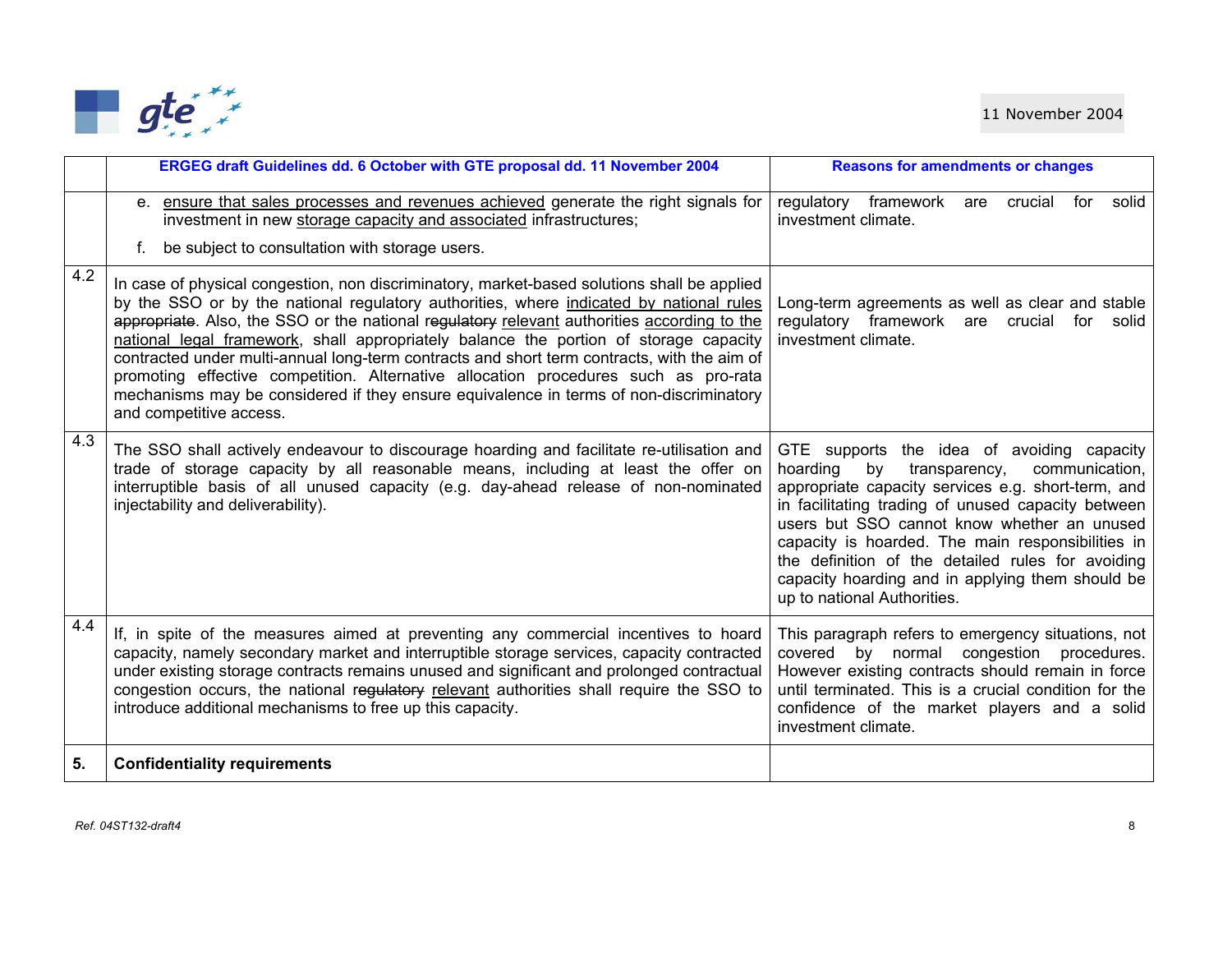

|     | ERGEG draft Guidelines dd. 6 October with GTE proposal dd. 11 November 2004                                                                                                                                                                                                                                                                                                                                                                                                                                                                                                                                                                                                                                                                                                                                                                                                                                                                                                                                                                            | <b>Reasons for amendments or changes</b>                                                                                                                                                                |
|-----|--------------------------------------------------------------------------------------------------------------------------------------------------------------------------------------------------------------------------------------------------------------------------------------------------------------------------------------------------------------------------------------------------------------------------------------------------------------------------------------------------------------------------------------------------------------------------------------------------------------------------------------------------------------------------------------------------------------------------------------------------------------------------------------------------------------------------------------------------------------------------------------------------------------------------------------------------------------------------------------------------------------------------------------------------------|---------------------------------------------------------------------------------------------------------------------------------------------------------------------------------------------------------|
| 5.1 | The SSO shall meet the confidentiality provisions of Article 10 of the Gas Directive, by<br>guaranteeing that:                                                                                                                                                                                                                                                                                                                                                                                                                                                                                                                                                                                                                                                                                                                                                                                                                                                                                                                                         |                                                                                                                                                                                                         |
|     | a. commercially sensitive information from storage users' account remains<br>confidential. Any information available to the SSO concerning its storage and<br>processing business shall not be passed to other possible parts of the company in<br>advance of being provided to all market participants; staff working for the affiliate<br>business if any (e.g. supply) should have no access to information which could be<br>commercially advantageous, such as details on actual or potential storage users,<br>and is not made available to all market parties. The arrangements to implement this<br>requirement should include a code of conduct for staff/compliance programme,<br>supervised by a Compliance Officer;                                                                                                                                                                                                                                                                                                                        |                                                                                                                                                                                                         |
|     | b. in case of an integrated company operating supply and/or production and storage<br>business or when there are no separate database systems, specific confidentiality<br>duties must be clearly defined; the relevant national regulatory authorities shall at<br>least require sufficient evidence from companies concerned so as to prove an<br>effective establishment of Chinese walls between the SSO and the supply and/or<br>production branch of the vertically integrated companies. The arrangements to<br>implement this requirement should include a code of conduct for staff/compliance<br>programme, supervised by a Compliance Officer, which should embody the<br>principles behind the Chinese walls concept. Cost effective solutions should be<br>implemented to ensure that the SSO and the supply business are not located in the<br>same place. Preferably, the SSO and the supply business should be located in<br>separate buildings, provided such a measure is proportionate given the size of the<br>activity concerned. |                                                                                                                                                                                                         |
| 6.  | <b>Transparency Requirements</b>                                                                                                                                                                                                                                                                                                                                                                                                                                                                                                                                                                                                                                                                                                                                                                                                                                                                                                                                                                                                                       |                                                                                                                                                                                                         |
| 6.1 | SSOs should implement user-friendly systems to publish the information needed by<br>storage users as described in § 6.4 and 6.5 in a timely manner in the national language<br>and in English on the Internet, if required by users. Information should be provided on a<br>real time basis, if required by storage users. Information shall be disclosed in a meaningful,                                                                                                                                                                                                                                                                                                                                                                                                                                                                                                                                                                                                                                                                             | Nature and frequency of information to be<br>published should be discussed taking into account<br>real market needs and economical parameters in<br>particular in order to avoid unnecessary IT systems |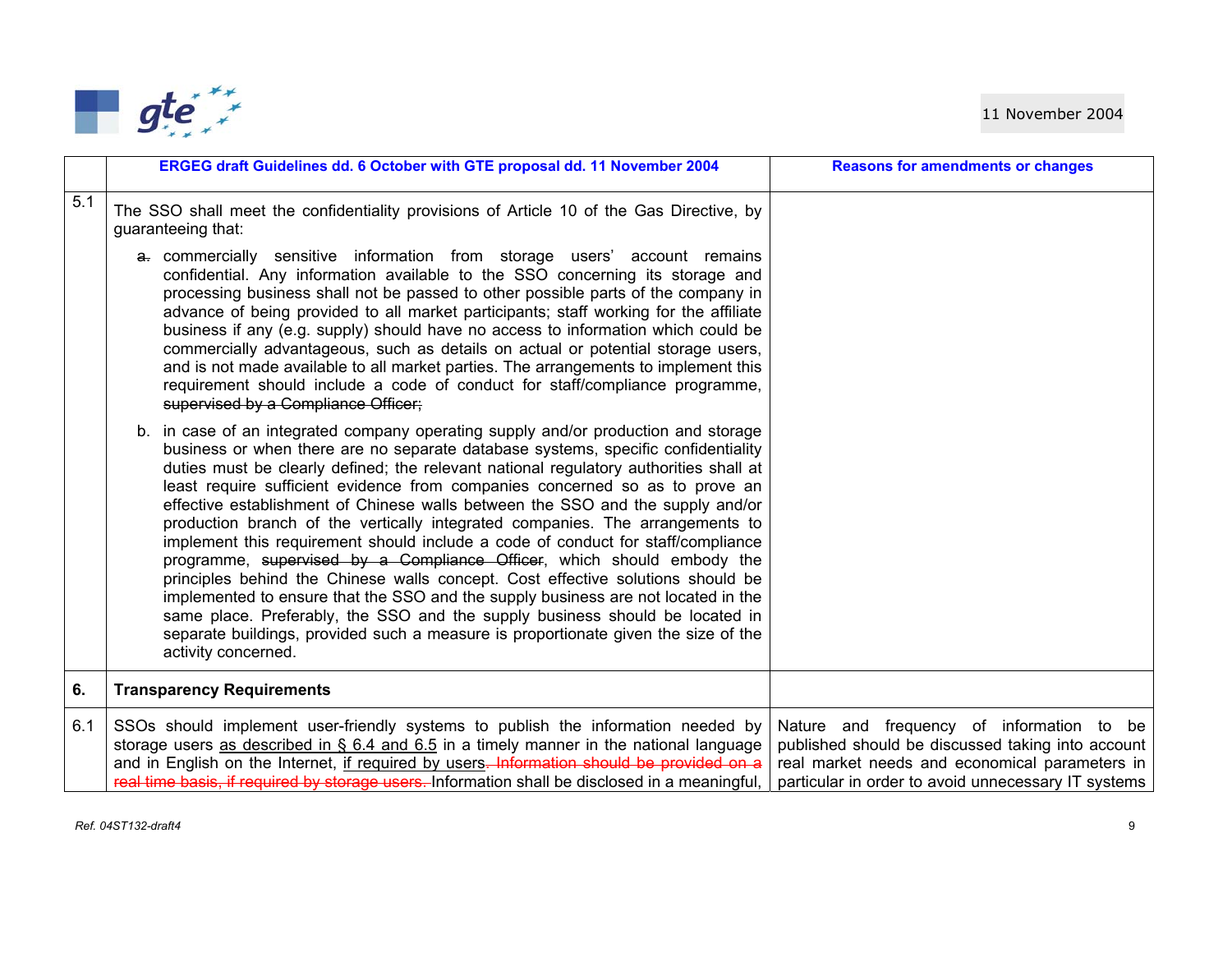

|     | ERGEG draft Guidelines dd. 6 October with GTE proposal dd. 11 November 2004                                                                                                                                                                                                                                                                                                                                                                                                                                                                                                                                 | <b>Reasons for amendments or changes</b>                                                                                                                                                                                                                                  |
|-----|-------------------------------------------------------------------------------------------------------------------------------------------------------------------------------------------------------------------------------------------------------------------------------------------------------------------------------------------------------------------------------------------------------------------------------------------------------------------------------------------------------------------------------------------------------------------------------------------------------------|---------------------------------------------------------------------------------------------------------------------------------------------------------------------------------------------------------------------------------------------------------------------------|
|     | quantitatively clear and easily accessible way and on a non-discriminatory basis. In case of<br>rTPA, investments in IT tools should be accounted for in the tariffs.                                                                                                                                                                                                                                                                                                                                                                                                                                       | and increased tariffs. Real time services are costly<br>and would jeopardise SSO interests if it has to buy<br>gas. It would also hamper competition with other<br>flexibility tools. Real-time metering and flow<br>information is not necessary for storage facilities. |
| 6.2 | Protection of the storage users with regard to the publication of their nomination<br>Non confidential information must be provided promptly and on the same time scale as to<br>all users on a non discriminatory basis.                                                                                                                                                                                                                                                                                                                                                                                   | Confidentiality of information related to<br>users<br>should be fully respected.                                                                                                                                                                                          |
|     | Information relating specifically to a storage user's account must be kept confidential.<br>User(s) may request the SSO not to publish information about the aggregate use of a<br>storage if such publication would harm the commercial interest of user(s). Such a request<br>will be granted when less than three users have booked storage capacity. Cases of non-<br>publication are subject to approval by the relevant authority which will balance the<br>commercial sensitivity of information against the public interest for transparency. This<br>agreement should be renewed on regular basis. | Wording should be based on the agreed GGP2.                                                                                                                                                                                                                               |
|     | clear evidence to the national regulatory authorities and seek its authorization to limit<br>publication. The relevant national authorities shall grant or refuse the authorization on a<br>case by case basis and publish the substantiated reasons. This assessment should be<br>renewed on a regular basis.                                                                                                                                                                                                                                                                                              |                                                                                                                                                                                                                                                                           |
| 6.3 | Protection of the commercial interest of SSOs                                                                                                                                                                                                                                                                                                                                                                                                                                                                                                                                                               | In nTPA regime and where there is some<br>competition with other storage facilities and/or                                                                                                                                                                                |
|     | Non confidential information must be provided promptly and on the same time scale as to<br>all users on a non discriminatory basis.                                                                                                                                                                                                                                                                                                                                                                                                                                                                         | alternative flexibility tools (contractual<br>swing,<br>production swing, interruptible contracts, hubs,<br>LNG), publication of proportion of sold and                                                                                                                   |
|     | Where a SSO considers that its commercial interests are harmed by publication of<br>available capacities it is-not entitled for confidentiality reasons to make public all the data<br>required, it shall to provide indicative figures without publishing information expected to                                                                                                                                                                                                                                                                                                                          | unsold capacity, storage level and daily flows may<br>jeopardize the SSO commercial interest.                                                                                                                                                                             |
|     | contravene its commercial interest. Whenever appropriate the concerned storage users                                                                                                                                                                                                                                                                                                                                                                                                                                                                                                                        |                                                                                                                                                                                                                                                                           |

*Ref. 04ST132-draft4* 10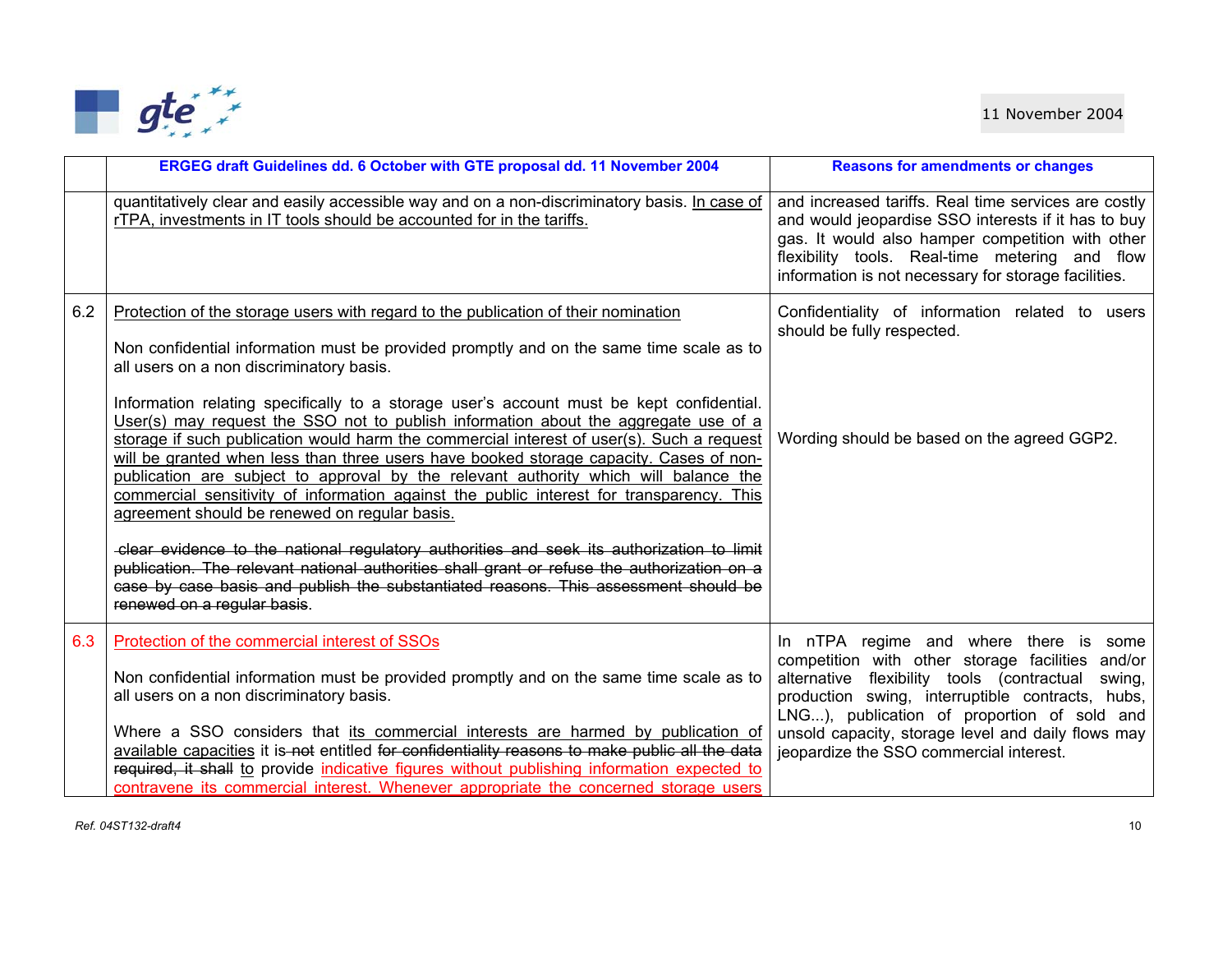

|     | ERGEG draft Guidelines dd. 6 October with GTE proposal dd. 11 November 2004                                                                                                                                                                                                                                                             | <b>Reasons for amendments or changes</b>                                                                                                                                                                                                                                                               |
|-----|-----------------------------------------------------------------------------------------------------------------------------------------------------------------------------------------------------------------------------------------------------------------------------------------------------------------------------------------|--------------------------------------------------------------------------------------------------------------------------------------------------------------------------------------------------------------------------------------------------------------------------------------------------------|
|     | are allowed to call the relevant national authority for arbitrage.                                                                                                                                                                                                                                                                      |                                                                                                                                                                                                                                                                                                        |
| 6.3 | The SSO shall submit for approval to the national regulatory authorities any request not to<br>publish specific data (e.g. for reasons of costs or to avoid any potential market abuse). The<br>relevant national authorities shall grant or refuse the authorization on a case by case basis<br>and publish the substantiated reasons. |                                                                                                                                                                                                                                                                                                        |
| 6.4 | The following commercial terms should be published with provided via the internet online<br>information system:                                                                                                                                                                                                                         | GTE suggest adopting a pragmatic approach with<br>regard to the timetable, taking into account the<br>considerable time and investments needed notably<br>for IT tools; see 6.9.                                                                                                                       |
|     | a. in rTPA, the tariffs or tariffs methodologies for each service offered shall be<br>published ex ante with the derivation criteria attached (i.e. the underlying technical<br>and economic reasons for establishing them). In nTPA, the main commercial                                                                               | Publication of tariffs is not possible for an auction<br>based system of capacity allocation.                                                                                                                                                                                                          |
|     | conditions including the indicative prices for core standard services (if applicable)<br>must be published and updated whenever the SSO changes them; depending on<br>national law, prices and underlying criteria (if applicable) should be made available<br>to the national regulatory authorities at least in case of disputes;     | Non-discrimination, objectivity and transparency<br>are already insured by the supervision by<br>authorities when approving the methodology of the<br>calculation underlying.                                                                                                                          |
|     | b. the storage code (if applicable), services offered, and/or the main standard<br>conditions for each service outlining the rights and responsibilities for all users,<br>including rules for flexibility tolerances e.g. counter flow during injection or                                                                             | In some countries, prices for storage services<br>cannot be realistically standardized due to the<br>complex nature of storage facilities and related<br>services. In such countries, storage operators<br>cannot set and publish a price in advance, without<br>first understanding customers' needs. |
|     | withdrawal, and the rules for of transfer of storage capacity in case of final customer<br>switching;                                                                                                                                                                                                                                   | No need to be over-prescriptive. Flexibility<br>tolerance and rules of transfer storage capacity<br>should otherwise be defined. Such rules are<br>complex due to the number of actors involved and                                                                                                    |
|     | c. Technical capacities and indicative figures on -method of determining available<br>storage capacity taking into account $\S 6.3$ -and the operational parameters including                                                                                                                                                           | should be considered with national competent<br>authority.                                                                                                                                                                                                                                             |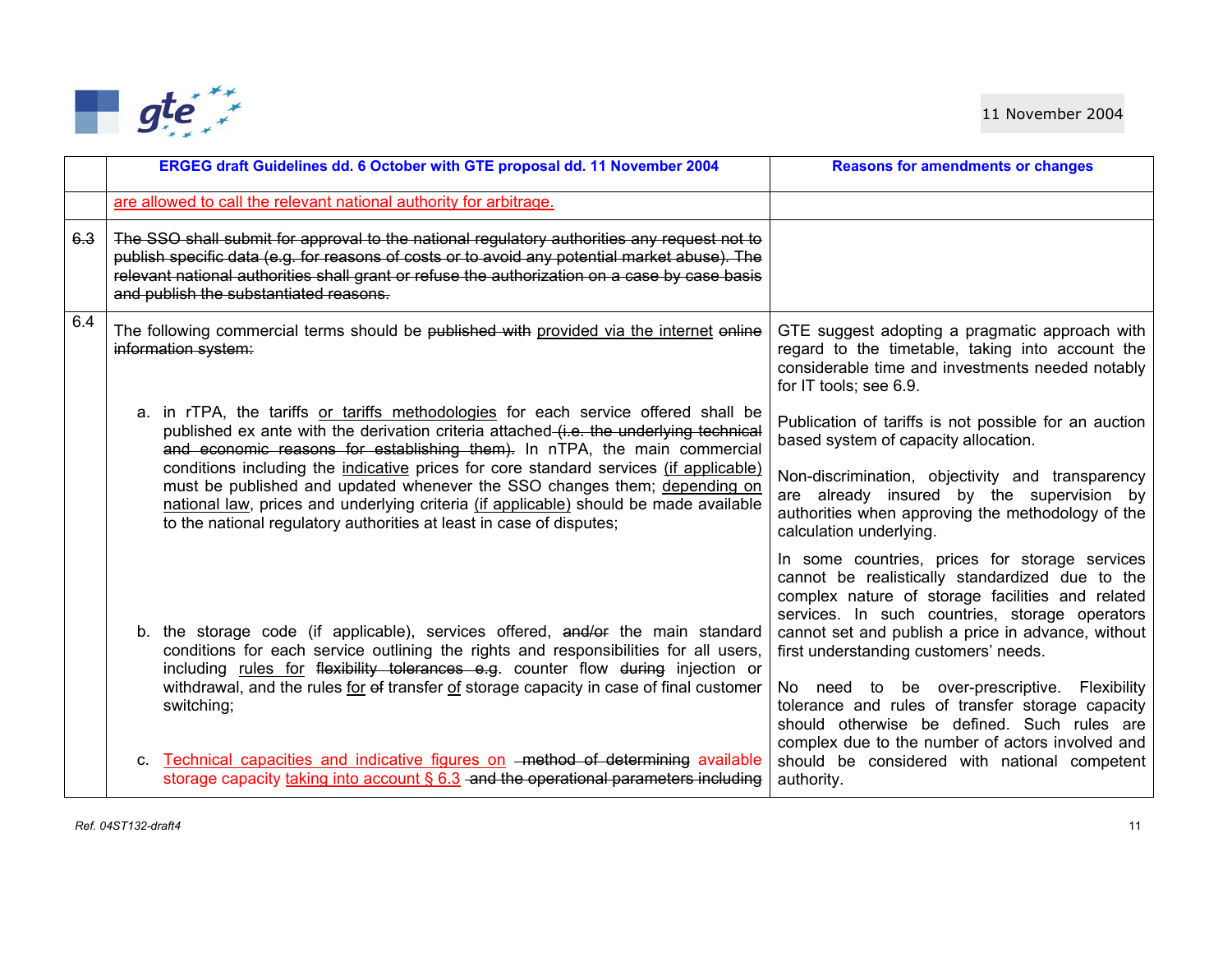

|     | ERGEG draft Guidelines dd. 6 October with GTE proposal dd. 11 November 2004                                                                                                                                                                                                                                          | <b>Reasons for amendments or changes</b>                                                                                                                                                           |
|-----|----------------------------------------------------------------------------------------------------------------------------------------------------------------------------------------------------------------------------------------------------------------------------------------------------------------------|----------------------------------------------------------------------------------------------------------------------------------------------------------------------------------------------------|
|     | transparency on the rules of ownership and use of working gas;<br>d. storage capacity allocation, congestion management and anti-hoarding and re-<br>utilization provisions, including auctions terms where applicable and rules<br>applicable for storage capacity trade on the secondary market vis-à-vis the SSO; | Such methods should be discussed with the<br>relevant national authorities. If requested by the<br>Madrid Forum GTE may offer to prepare a report<br>on the determination of available capacities. |
|     | e. the rules and the charges applicable to storage penalties due by storage users and<br>compensation payments by the SSO to storage users.                                                                                                                                                                          | 6.4.b-c-f-g-h are related to the deleted Articles<br>6.5.a-b-c-d-e respectively.                                                                                                                   |
|     | historical utilisation rates on a monthly basis (in energy unit, according to<br>interoperability criteria)                                                                                                                                                                                                          |                                                                                                                                                                                                    |
|     | indicative user-friendly instruments for calculating charges for a specific service<br>(e.g. tariff calculator) and for verifying online the level of available capacity,<br>including net and available firm and interruptible capacities as long as economically<br>feasible.;                                     |                                                                                                                                                                                                    |
|     | h. maps indicating the location of their storage facilities and the connecting points of<br>the storage facilities to the relevant network;                                                                                                                                                                          |                                                                                                                                                                                                    |
|     | Possible alternative solutions allowing network users to obtain efficiently and quickly<br>similar information on such data may be appropriate.                                                                                                                                                                      |                                                                                                                                                                                                    |
| 6.5 | The following operational information shall be published with online information system (in<br>energy units, according to interoperability criteria) to provide system users with sufficient<br>and timely information in order to gain effective and efficient access to storage facilities:                        | In nTPA regime and where there is competition<br>with other storage facilities and/or alternative<br>flexibility tools (contractual swing, production                                              |
|     | a. storage level, including working gas, technical, booked and available storage<br>capacity (firm and interruptible where applicable);                                                                                                                                                                              | swing, interruptible contracts, hubs, LNG),<br>publication of proportion of sold and unsold<br>capacity, storage level and daily flows would                                                       |
|     | b. daily aggregated inflow and outflows and historical utilization rates;                                                                                                                                                                                                                                            | therefore jeopardize SSO commercial interest.                                                                                                                                                      |
|     | e. user friendly instruments for calculating charges for a specific service (e.g. tariff<br>calculator) and for verifying online the level of available capacity, including net and<br>available firm and interruptible capacities;                                                                                  | 6.5.a-b-c-d-e have been inserted in 6.4.b-f-g-h.                                                                                                                                                   |
|     | d. maps indicating the location of their storage facilities and the connecting points of<br>the storage facilities to the relevant network;                                                                                                                                                                          |                                                                                                                                                                                                    |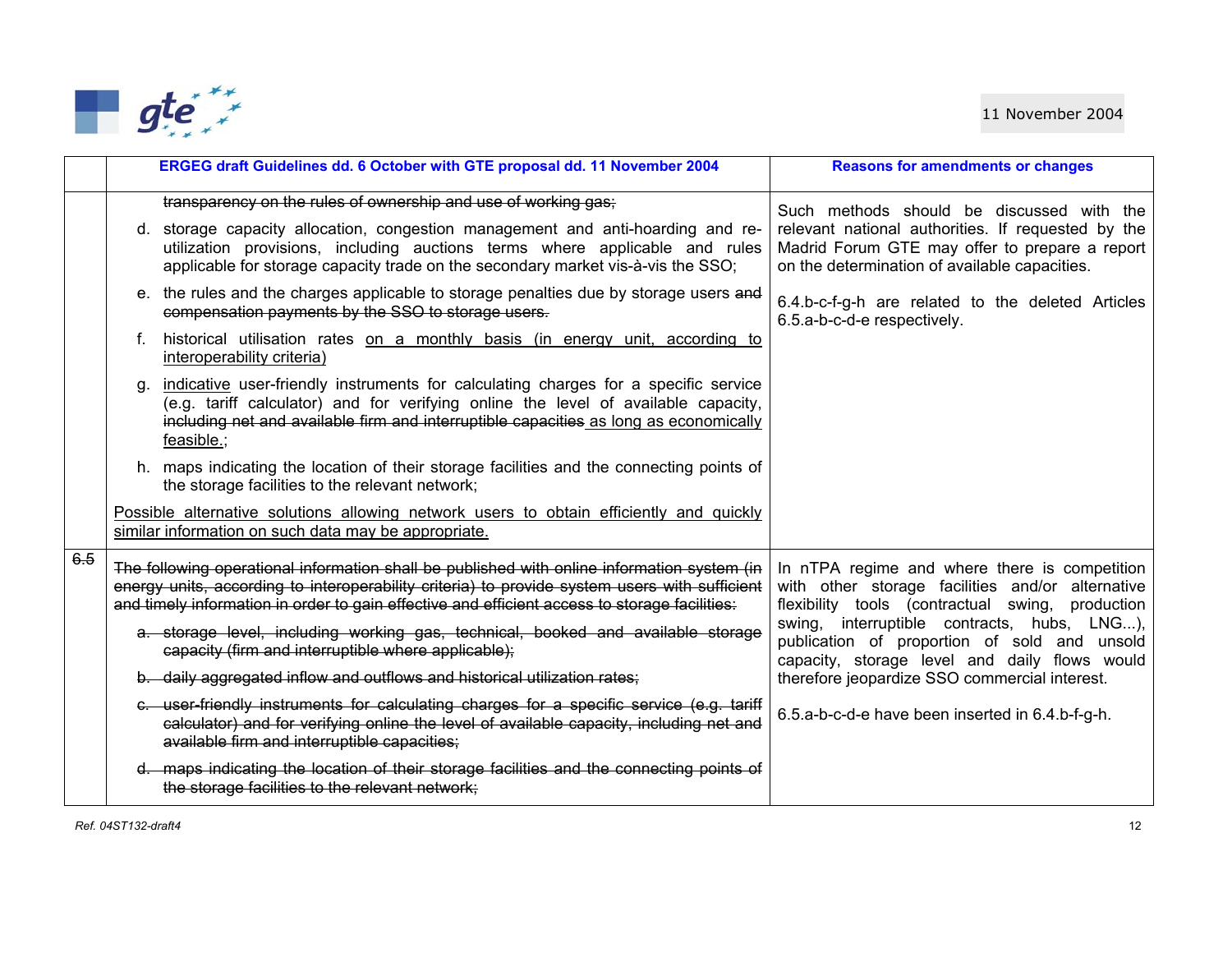

|      | ERGEG draft Guidelines dd. 6 October with GTE proposal dd. 11 November 2004                                                                                                                                                                                                                                                                                                                                                                                                                                                                                                                                                                                                                         | <b>Reasons for amendments or changes</b>                                                                                                                                                                                                                                                                                                                                              |
|------|-----------------------------------------------------------------------------------------------------------------------------------------------------------------------------------------------------------------------------------------------------------------------------------------------------------------------------------------------------------------------------------------------------------------------------------------------------------------------------------------------------------------------------------------------------------------------------------------------------------------------------------------------------------------------------------------------------|---------------------------------------------------------------------------------------------------------------------------------------------------------------------------------------------------------------------------------------------------------------------------------------------------------------------------------------------------------------------------------------|
|      | e. the rules (if any) of transfer of storage capacity and injection and withdrawal<br>capacity in case of customer switch.                                                                                                                                                                                                                                                                                                                                                                                                                                                                                                                                                                          |                                                                                                                                                                                                                                                                                                                                                                                       |
| 6.56 | Information described in $\frac{6.3}{6.3}$ and § 6.4 shall be made available and updated whenever<br>changed as relevant on a-real time, daily, monthly, quarterly or annual basis.                                                                                                                                                                                                                                                                                                                                                                                                                                                                                                                 | To keep nominations whole $(S, 3.4)$ SSOs may be<br>required to take 'buy' or 'sell' action in the market.<br>Publication of real time or daily information would<br>provide storage users with the knowledge of the<br>need for the SSOs to participate in the market. This<br>would seriously disadvantage the SSOs 'allocate<br>whole' service and distort the flexibility market. |
| 6.67 | The SSO shall publish at least once a year, by a predetermined deadline, all planned<br>maintenance periods that might affect storage users' rights from storage contracts and the<br>corresponding operational information with adequate advance notice. Where unplanned<br>disruptions in access to the storage facility occur, the SSO shall ensure potentially affected<br>actual system users are notified of that disruption as soon as possible. The SSO shall<br>maintain and make available to the national regulatory authorities and/or to those affected<br>by any disruption upon request, information on a daily log of the actual maintenance and<br>disruptions that have occurred. | SSO should inform concerned parties with relevant<br>information.<br>GGPSSO should not be<br>prescriptive.<br>over<br>Information on maintenance shall always be<br>available to the national regulatory authorities upon<br>request.                                                                                                                                                 |
| 6.8  | At least the provisions of § 6.5.a, b, and d shall apply also to any storage capacity not<br>required to provide TPA according to Article 19 of the Gas Directive or any other storage<br>facility connected to a transmission system and for which there is no TPA.                                                                                                                                                                                                                                                                                                                                                                                                                                |                                                                                                                                                                                                                                                                                                                                                                                       |
| 6.79 | Storage users shall not be separately charged for information requests and transactions<br>associated with their contracts according to standard rules and procedures (e.g.<br>nominations). Expenses for requests not linked to general SSO's roles and responsibilities<br>and transparency requirements can be separately charged.                                                                                                                                                                                                                                                                                                                                                               |                                                                                                                                                                                                                                                                                                                                                                                       |
| 6.8  | Marginal storage facility may be exempted by the national regulatory authorities from<br>certain transparency requirements if this creates an undue burden not proportionate to the<br>size or importance of the facility in question.                                                                                                                                                                                                                                                                                                                                                                                                                                                              | This Article presented by ERGEG at the Madrid<br>Forum VIII should be reinserted.                                                                                                                                                                                                                                                                                                     |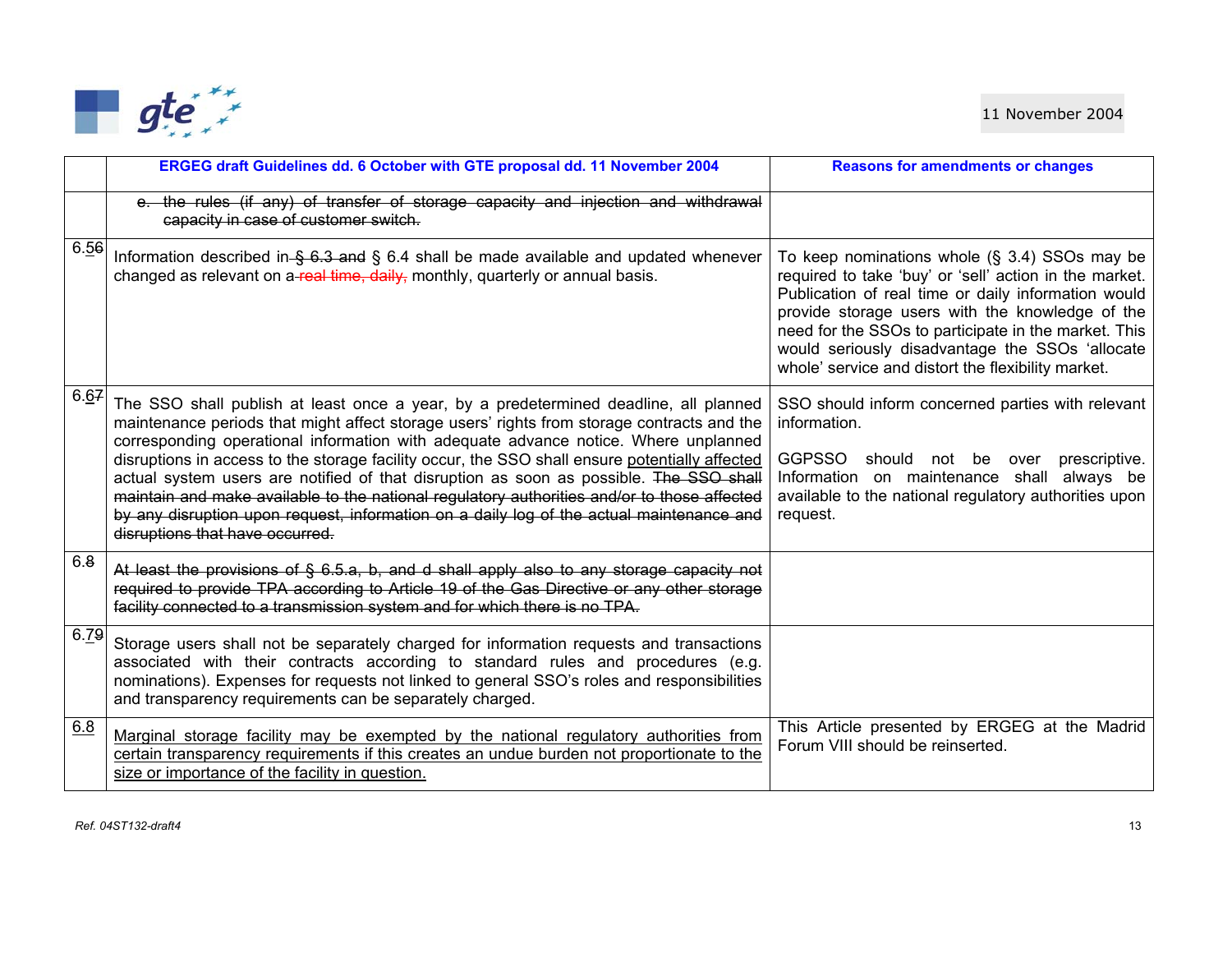

|     | ERGEG draft Guidelines dd. 6 October with GTE proposal dd. 11 November 2004                                                                                                                                                                                                                                                                                                                                                                                                                                                                                                                                                   | <b>Reasons for amendments or changes</b>                                                                                                                                            |
|-----|-------------------------------------------------------------------------------------------------------------------------------------------------------------------------------------------------------------------------------------------------------------------------------------------------------------------------------------------------------------------------------------------------------------------------------------------------------------------------------------------------------------------------------------------------------------------------------------------------------------------------------|-------------------------------------------------------------------------------------------------------------------------------------------------------------------------------------|
| 6.9 | SSO shall endeavour to implement the transparency requirements as soon as feasible.<br>Where IT investments are necessary, implementation should be made no later than 1 April<br>2007. SSOs shall comply with these provision by 1 April 2005; if SSOs have problems in<br>implementing measures envisaged under §6, in particular with regard to IT systems, they<br>shall provide an explanation to the relevant national authority setting out the problems in<br>implementing by this deadline and present a concrete action plan for the implementation<br>taking into account, if applicable, the size of the company. | <b>Deadlines</b><br>should<br>take<br>into<br>account<br>the<br>considerable time and investments needed notably<br>for IT tools.                                                   |
| 7.  | <b>Tariff structure and derivation</b>                                                                                                                                                                                                                                                                                                                                                                                                                                                                                                                                                                                        |                                                                                                                                                                                     |
| 7.1 | Where regulated, tariffs structure of the SSO should:<br>a. reflect efficiently incurred costs of access to storage facilities including fair return on<br>investment, both in the case of direct access to a specific storage and access to<br>virtual combined storages;                                                                                                                                                                                                                                                                                                                                                    | Tariffs have to provide the necessary incentives<br>and signals for investments necessary for existing<br>and new facilities and to maintain a high level of<br>security of supply. |
|     | b. reflect the geological nature of storages, commercial risk and capacity performance<br>losses e.g. due to necessary maintenance;<br>be non-discriminatory avoid cross subsidies between storage users;<br>C.                                                                                                                                                                                                                                                                                                                                                                                                               | To take into account the commercial risk aspect<br>To clarify the text                                                                                                              |
|     | d. promote efficient commercialisation and use of storage;                                                                                                                                                                                                                                                                                                                                                                                                                                                                                                                                                                    |                                                                                                                                                                                     |
|     | e. promote adequate and efficient investments according to users' needs, feasibility<br>and technical constraints including the necessary renovations;                                                                                                                                                                                                                                                                                                                                                                                                                                                                        |                                                                                                                                                                                     |
|     | be clear, transparent and reviewed on a regular basis taking into account<br>developments in the market;                                                                                                                                                                                                                                                                                                                                                                                                                                                                                                                      | Tariffs are part of congestion management system.                                                                                                                                   |
|     | where appropriate, international benchmarking of tariffs may be taken into account<br>α.<br>and applied in non discriminatory manner.                                                                                                                                                                                                                                                                                                                                                                                                                                                                                         | In rTPA price signals should avoid overbooking and<br>give right signals for long-term investments. On the<br>other hand revenue protection<br>should<br>be                         |
|     | h. allow price signals for scarce capacity and revenue protection where insufficient<br>demand cannot cover SSO's costs;                                                                                                                                                                                                                                                                                                                                                                                                                                                                                                      | considered in case of lower demand.                                                                                                                                                 |
|     | The relevant national authorities should consider the possibility to decide on a case by<br>case basis whether higher revenues for new investments may be appropriate and/or SSO                                                                                                                                                                                                                                                                                                                                                                                                                                              | Investments in storage are huge and lead-time is<br>very long (more than 10 years).                                                                                                 |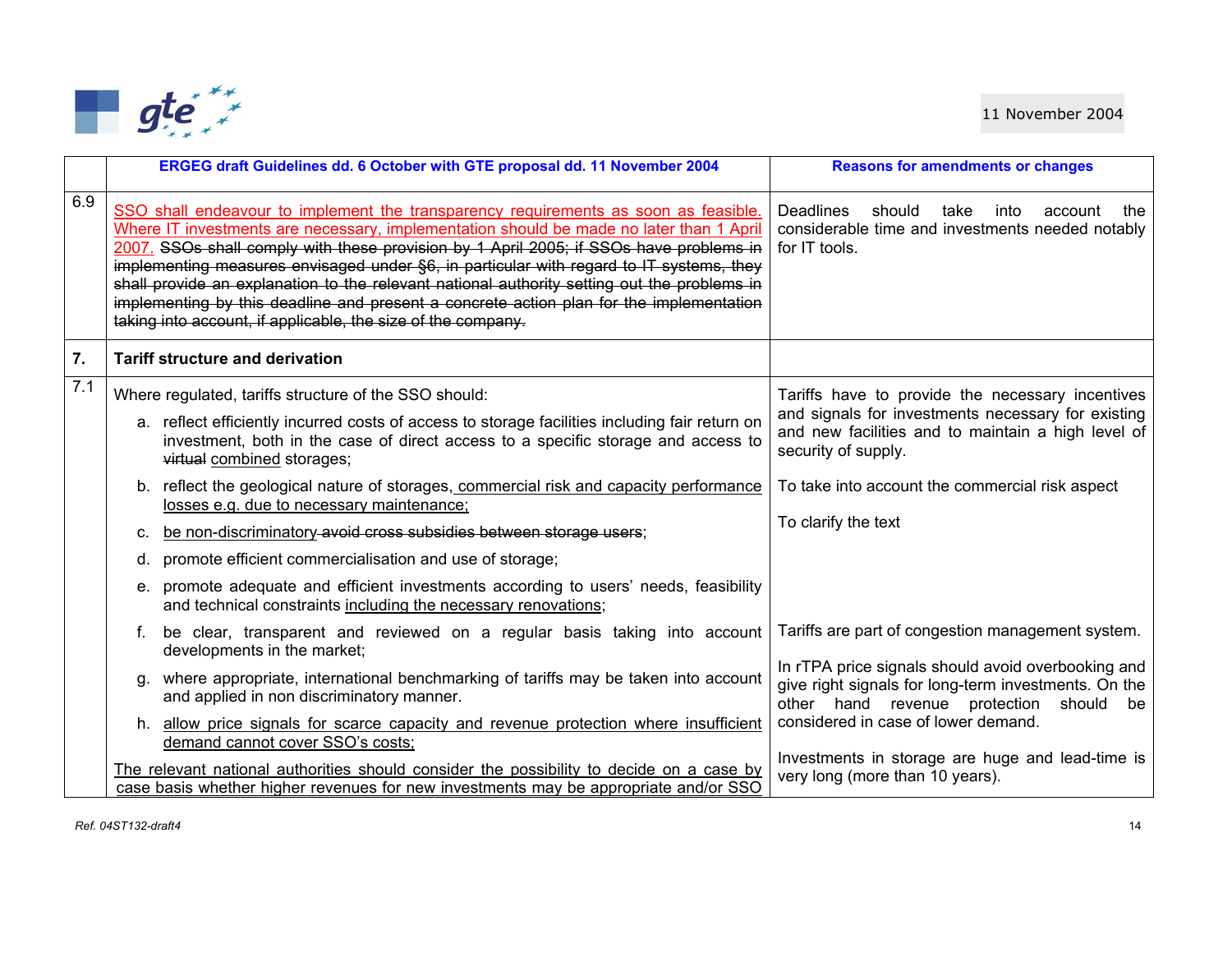

|      | ERGEG draft Guidelines dd. 6 October with GTE proposal dd. 11 November 2004                                                                                                                                                                                                                                                                                                                                                                                                                                                                                                                                                                                                                                                                                                                                                                                                                                                                                                                                                                                                                                                                                                                                                                                                                                     | <b>Reasons for amendments or changes</b>                                                                                                                                                                                                                                                                                                                                     |
|------|-----------------------------------------------------------------------------------------------------------------------------------------------------------------------------------------------------------------------------------------------------------------------------------------------------------------------------------------------------------------------------------------------------------------------------------------------------------------------------------------------------------------------------------------------------------------------------------------------------------------------------------------------------------------------------------------------------------------------------------------------------------------------------------------------------------------------------------------------------------------------------------------------------------------------------------------------------------------------------------------------------------------------------------------------------------------------------------------------------------------------------------------------------------------------------------------------------------------------------------------------------------------------------------------------------------------|------------------------------------------------------------------------------------------------------------------------------------------------------------------------------------------------------------------------------------------------------------------------------------------------------------------------------------------------------------------------------|
|      | may receive incentives for increased efficiency and entrepreneurship, or even might be<br>part to structures for sharing risks and/or profits, e.g. alliances.                                                                                                                                                                                                                                                                                                                                                                                                                                                                                                                                                                                                                                                                                                                                                                                                                                                                                                                                                                                                                                                                                                                                                  |                                                                                                                                                                                                                                                                                                                                                                              |
| 7.2. | Where negotiated, SSOs shall not adopt any charging principles and/or tariff structures<br>that would undue restrict market liquidity of storage capacity, create undue barriers to<br>market for new entrants, cross-subsidies between system users or hamper system<br>enhancements and integrity. Pursuant to Article 19 of the Gas Directive, the parties should<br>negotiate in good faith in case of disputes, the relevant regulatory authority shall determine<br>appropriate arrangements. The SSO shall maintain records to enable the regulator to<br>determine costs of provision and prices already levied on other users of that facility for the<br>similar services.<br>In nTPA regimes, charges shall:<br>a. be non-discriminatory; prices should be the same for any storage user for the same<br>service contracted for at the same time and under the same conditions; they should<br>only vary subject to adaptations/changes on the grounds of varying circumstances;<br>b. promote efficiency and facilitate competition in the use of storage flexibility services;<br>c. provide for appropriate incentives on new investments according to users' needs,<br>feasibility and technical constraints;<br>d. negotiations should happen in a time frame compatible with commercial needs; | Tariffs should be market based in case of nTPA.<br>Information related to main commercial conditions<br>should be made available in a transparent and non-<br>discriminatory way. Detailed information may be<br>made available to national authority only, in case of<br>dispute.<br>Competition exists between all the flexibility tools,<br>not only in storage services. |
| 8.   | <b>Storage penalties</b>                                                                                                                                                                                                                                                                                                                                                                                                                                                                                                                                                                                                                                                                                                                                                                                                                                                                                                                                                                                                                                                                                                                                                                                                                                                                                        |                                                                                                                                                                                                                                                                                                                                                                              |
| 8.1  | Storage penalties may be established to ensure that the SSOs and the storage users<br>respect their contractual obligations.                                                                                                                                                                                                                                                                                                                                                                                                                                                                                                                                                                                                                                                                                                                                                                                                                                                                                                                                                                                                                                                                                                                                                                                    | Failures of contractual obligations are addressed in<br>the contracts and storage code.                                                                                                                                                                                                                                                                                      |
| 8.2  | Storage penalties may apply to:<br>a. SSOs for compensation to be paid to the storage users in the event that the SSO<br>fails to fulfil contractual obligations, as set out in the storage code/contract; and/or<br>to<br>b. storage users for providing effective incentive to ensure that they nominate and use                                                                                                                                                                                                                                                                                                                                                                                                                                                                                                                                                                                                                                                                                                                                                                                                                                                                                                                                                                                              | Failures of contractual obligations are addressed in<br>the contracts and storage code. They should not be<br>mixed with the users' role to nominate consistently<br>without harming storage facilities.                                                                                                                                                                     |

*Ref. 04ST132-draft4* 15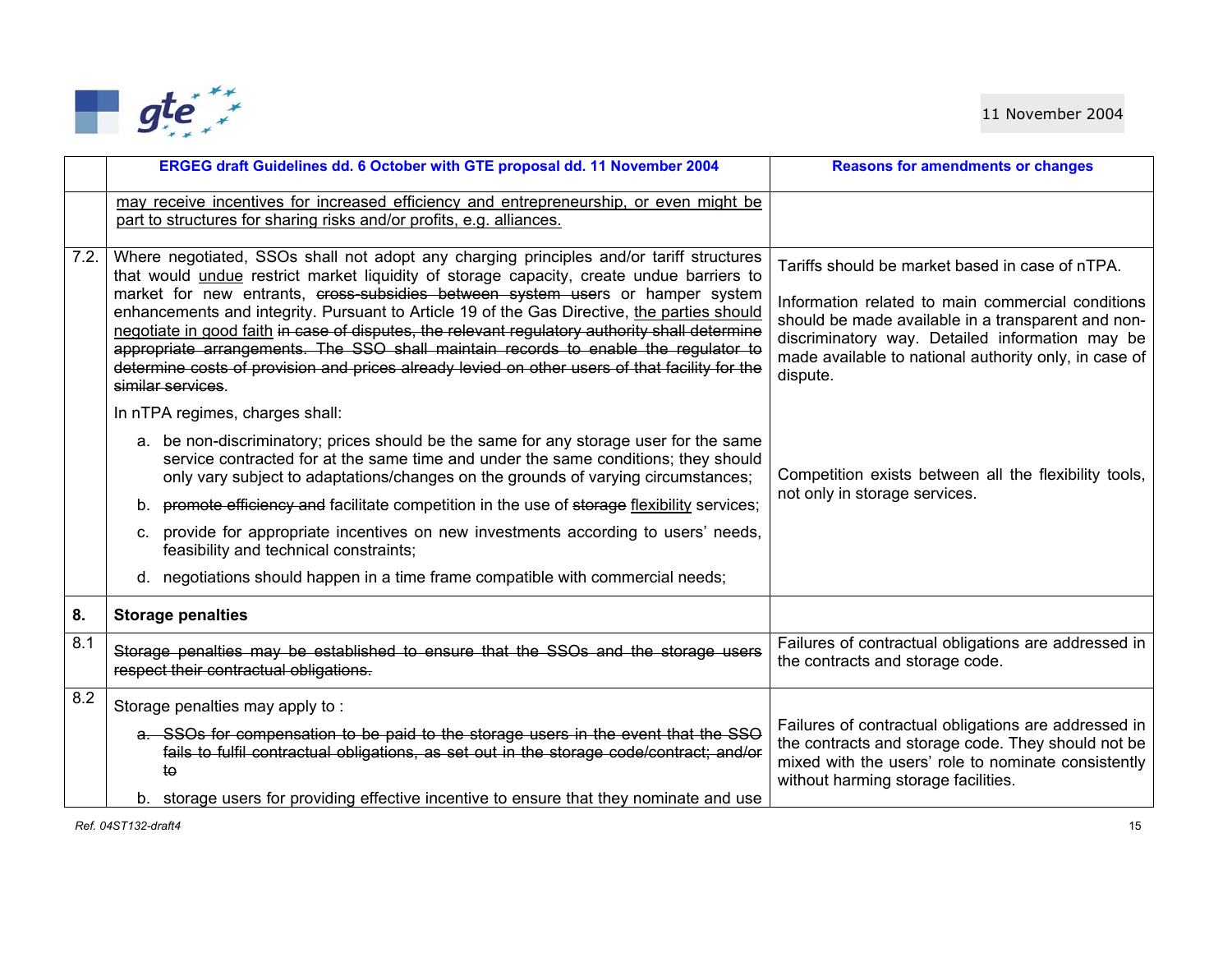

|     | ERGEG draft Guidelines dd. 6 October with GTE proposal dd. 11 November 2004                                                                                                                                                                                                                                                                                                                                                                                                                                                                                                                     | <b>Reasons for amendments or changes</b>                                                                                                                                                                                                                                                                   |
|-----|-------------------------------------------------------------------------------------------------------------------------------------------------------------------------------------------------------------------------------------------------------------------------------------------------------------------------------------------------------------------------------------------------------------------------------------------------------------------------------------------------------------------------------------------------------------------------------------------------|------------------------------------------------------------------------------------------------------------------------------------------------------------------------------------------------------------------------------------------------------------------------------------------------------------|
|     | storage capacity consistently with the capacity rights they have procured either on<br>the primary or secondary market.                                                                                                                                                                                                                                                                                                                                                                                                                                                                         |                                                                                                                                                                                                                                                                                                            |
| 8.3 | Storage penalties shall:<br>a. be designed in a non discriminatory and transparent manner, based on objective<br>criteria;<br>b. be aimed at providing effective incentive on storage users to ensure the safe<br>functioning of storages and where applicable necessary, to ensure that PSOs are<br>met;<br>not unduly hamper the entry of new participants into the market;<br>$C_{1}$                                                                                                                                                                                                        | 8.3b: depending on national legislation<br>8.3c: that is not the aim of penalties which should                                                                                                                                                                                                             |
|     | d. ensure that, in case of penalties collected by the SSO, the SSO remains broadly<br>cost neutral according to the national law; penalties over and above the actual<br>efficiently incurred costs, shall be redistributed to the storage users on a non<br>discriminatory basis_directly_or_non-directly, any costs that cannot be targeted<br>should be allocated back to users in a non discriminatory manner.                                                                                                                                                                              | incentivise the users, alternatively $\S$ 8.3.c may be<br>removed.                                                                                                                                                                                                                                         |
| 8.4 | When needed, national regulatory authorities should ensure compatibility of storage<br>penalties with transmission balancing regimes.                                                                                                                                                                                                                                                                                                                                                                                                                                                           |                                                                                                                                                                                                                                                                                                            |
| 9.  | Market based mechanisms such as secondary market                                                                                                                                                                                                                                                                                                                                                                                                                                                                                                                                                |                                                                                                                                                                                                                                                                                                            |
| 9.1 | The SSO shall allow and facilitate bundled and unbundled services (if applicable) to be<br>freely tradable between registered shippers in a secondary market without any undue<br>restrictions and develop standardised contracts and procedures on the primary market to<br>facilitate secondary trade and recognise the transfer of rights where notified by storage<br>users. SSO must allow the new owner to aggregate such storage capacity with its existing<br>storage capacity operationally as long as it is compatible with the kind of contracts<br>available in the primary market. | GTE shares the objective of secondary markets but<br>does not consider them mature enough in most<br>countries to be addressed prescriptively.<br>Aggregated capacities should be compatible with<br>the physical constraints and not harm the<br>optimisation of use of storage on the primary<br>market. |
| 9.2 | Where requested and paid for by storage users, SSOs shall provide cost reflective                                                                                                                                                                                                                                                                                                                                                                                                                                                                                                               | Secondary markets should be developed by the                                                                                                                                                                                                                                                               |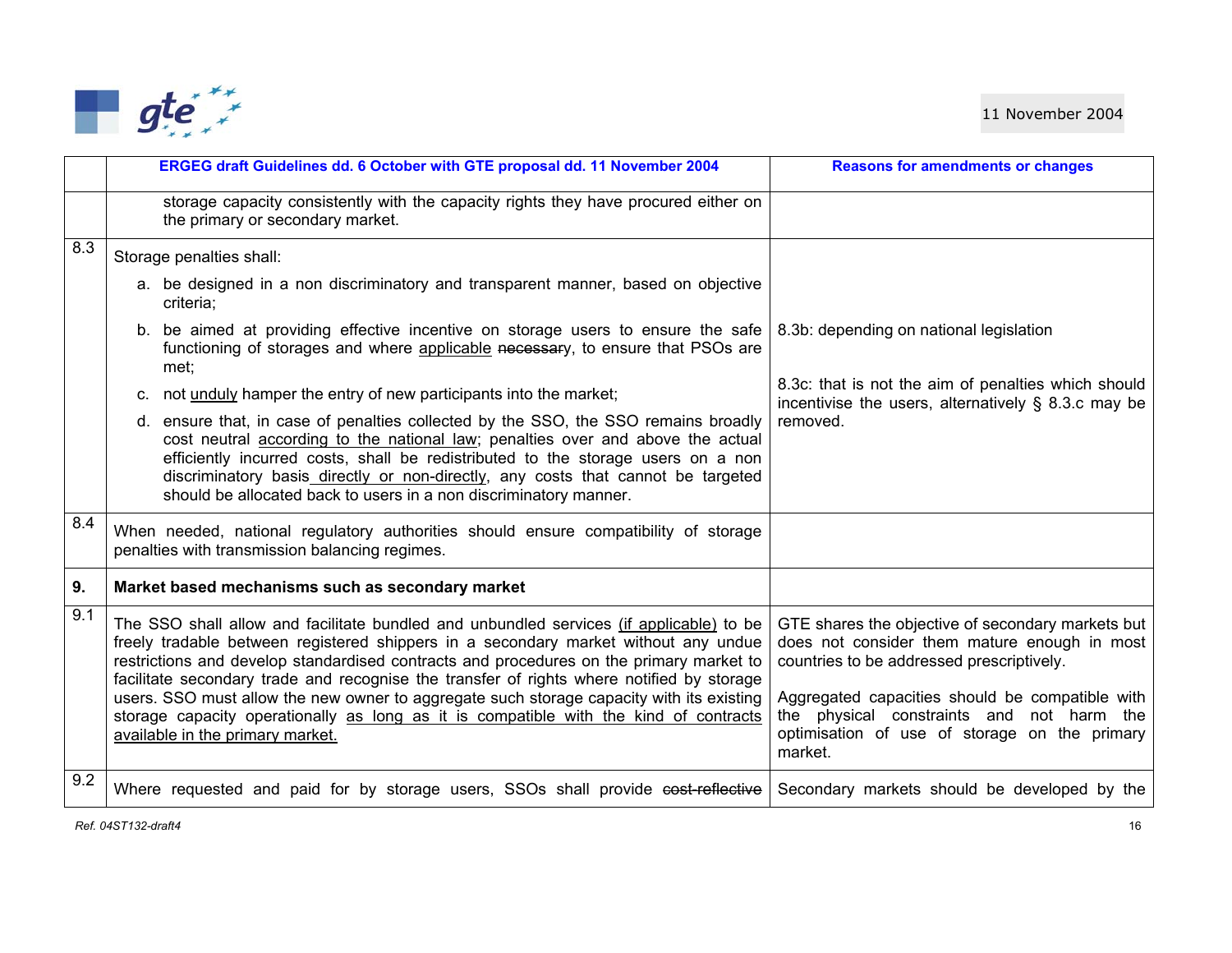

|     | ERGEG draft Guidelines dd. 6 October with GTE proposal dd. 11 November 2004                                                                                                                                    | <b>Reasons for amendments or changes</b>                                                                                                             |
|-----|----------------------------------------------------------------------------------------------------------------------------------------------------------------------------------------------------------------|------------------------------------------------------------------------------------------------------------------------------------------------------|
|     | services (such as an electronic platform or bulletin board) to facilitate secondary storage<br>capacity trading and associated transfer of storage capacity rights between storage users.                      | market participants and facilitated by the SSOs.<br>In nTPA services may not necessarily be cost-                                                    |
|     | SSO shall endeavour to meet the following timetable with regard to §9:                                                                                                                                         | reflective.                                                                                                                                          |
|     | - 1 April 2005: facilitate market based mechanisms, bulletin board without title transfer                                                                                                                      | § 9.1 and § 9.2 should be considered along with §<br>3.3.                                                                                            |
|     | - 1 April 2006: facilitate trading of unused capacity between users                                                                                                                                            |                                                                                                                                                      |
|     | - 1 April 2007: full implementation of secondary market                                                                                                                                                        |                                                                                                                                                      |
| 10. | <b>Cooperation with TSO</b>                                                                                                                                                                                    |                                                                                                                                                      |
|     | SSOs and TSOs should co-operate in order to ensure interoperability between both<br>systems, e.g.:                                                                                                             |                                                                                                                                                      |
|     | a. provide services consistent with those offered by the adjacent TSO and required so<br>as to ensure the efficient use of the interconnected transmission system;                                             |                                                                                                                                                      |
|     | b. render operational procedures, such as nomination, compatible with those of the<br>adjacent TSOs;                                                                                                           |                                                                                                                                                      |
|     | c. ensure re-nomination procedures match market participants requirements;                                                                                                                                     |                                                                                                                                                      |
|     | d. ensure consistency in matching relevant storage arrangements with the balancing<br>requirements of the adjacent transmission system.                                                                        |                                                                                                                                                      |
|     | <b>Definitions</b>                                                                                                                                                                                             |                                                                                                                                                      |
|     | Some of the definitions seem unneeded, and GTE would recommend revisions to some of<br>the definitions as now drafted. In particular the definitions of the terms not used in the<br>GGPSSO should be removed. |                                                                                                                                                      |
|     | 1. Available storage capacity means the part of the technical storage capacity that is not<br>contracted or allocated to production and transport and is still available to the storage                        | A reference to PSO should be considered. If<br>requested by the Madrid Forum, GTE may offer to<br>prepare a report on the determination of available |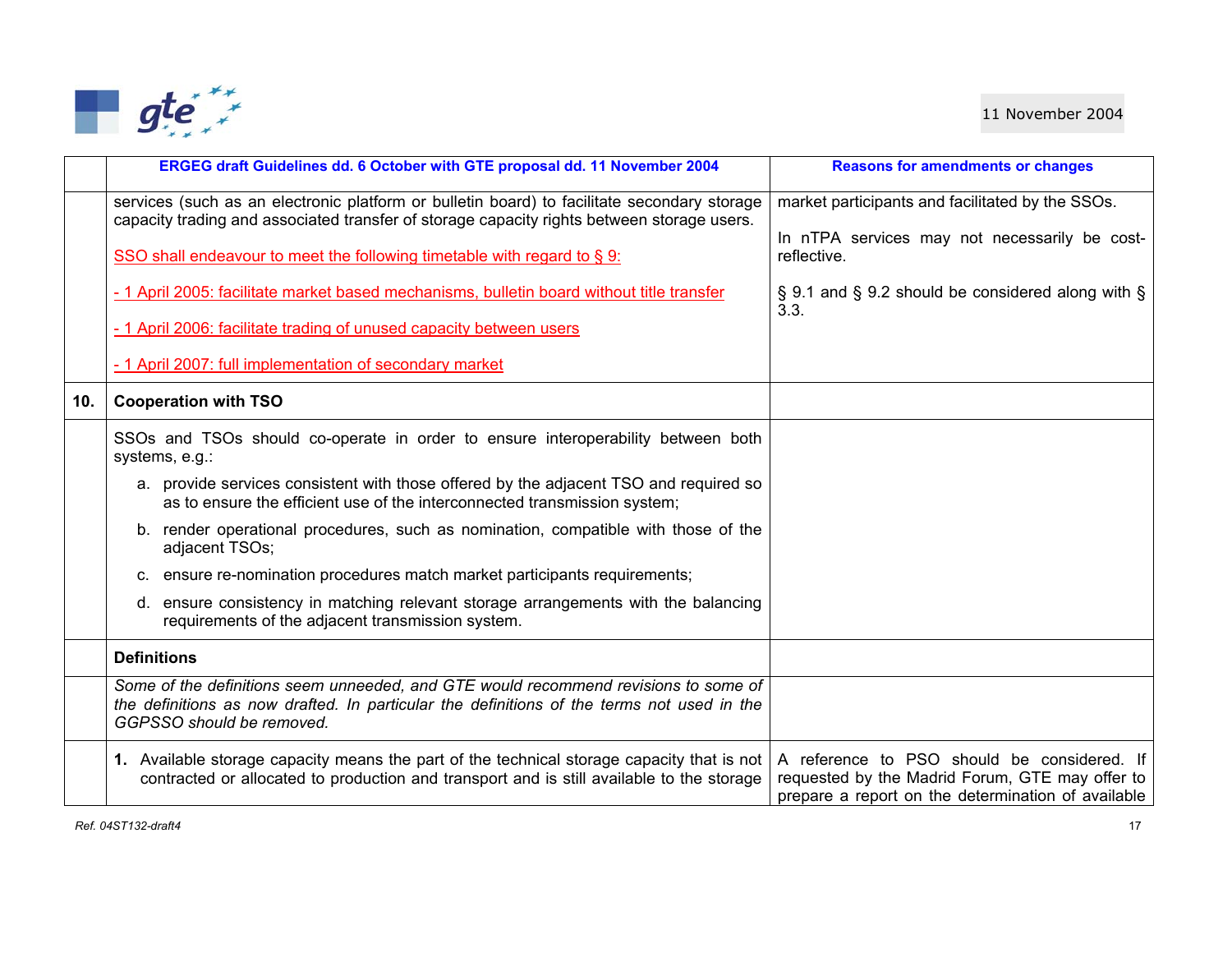

|    | ERGEG draft Guidelines dd. 6 October with GTE proposal dd. 11 November 2004                                                                                                                                                                                                                                                                                                                                                                                                                                                                                                                                                                                                                            | <b>Reasons for amendments or changes</b> |
|----|--------------------------------------------------------------------------------------------------------------------------------------------------------------------------------------------------------------------------------------------------------------------------------------------------------------------------------------------------------------------------------------------------------------------------------------------------------------------------------------------------------------------------------------------------------------------------------------------------------------------------------------------------------------------------------------------------------|------------------------------------------|
|    | users at that moment.                                                                                                                                                                                                                                                                                                                                                                                                                                                                                                                                                                                                                                                                                  | capacities.                              |
|    | 2. Cushion gas means the minimum technical volume of gas intended as permanent<br>inventory in a storage reservoir to maintain adequate pressure and deliverability rates<br>throughout the withdrawal season.                                                                                                                                                                                                                                                                                                                                                                                                                                                                                         |                                          |
|    | 3. Deliverability is the amount of gas that can be delivered (withdrawn) from a storage<br>facility per time unit. The deliverability of a given storage facility is variable, and<br>depends on factors such as the amount of gas in the reservoir at any particular time,<br>the pressure within the reservoir, compression capability available to the reservoir, the<br>configuration and capabilities of surface facilities associated with the reservoir, and<br>other factors. In general, a facility's deliverability rate varies directly with the total<br>amount of gas in the reservoir: it is at its highest when the reservoir is most full and<br>declines as working gas is withdrawn. |                                          |
|    | 4. Final customer means customers purchasing natural gas for their own use (Gas<br>Directive)                                                                                                                                                                                                                                                                                                                                                                                                                                                                                                                                                                                                          |                                          |
|    | 5. Firm capacity is storage capacity contractually guaranteed as uninterruptible by the<br>SSO;                                                                                                                                                                                                                                                                                                                                                                                                                                                                                                                                                                                                        |                                          |
|    | 6. Firm services are services offered by the SSO in relation to firm capacity;                                                                                                                                                                                                                                                                                                                                                                                                                                                                                                                                                                                                                         |                                          |
|    | 7. Flexibility is the availability of gas and/or capacity (transmission, storage, LNG<br>capacity) needed to: adapt supply to foreseeable volume variations in demand and to<br>adjust the erratic fluctuations of demand; exploit market opportunities with the market<br>opening to competition, i.e. using different combinations of flexibility tools in order to<br>achieve cost advantages or enjoy new market businesses; comply with public service<br>obligations and strategic objectives.                                                                                                                                                                                                   |                                          |
| 8. | Injectability is the complement of the deliverability or withdrawal rate. It is the amount of<br>gas that can be injected into a storage facility per time unit. The injection capacity of a<br>storage facility is also variable, and is dependent on factors comparable to those that                                                                                                                                                                                                                                                                                                                                                                                                                |                                          |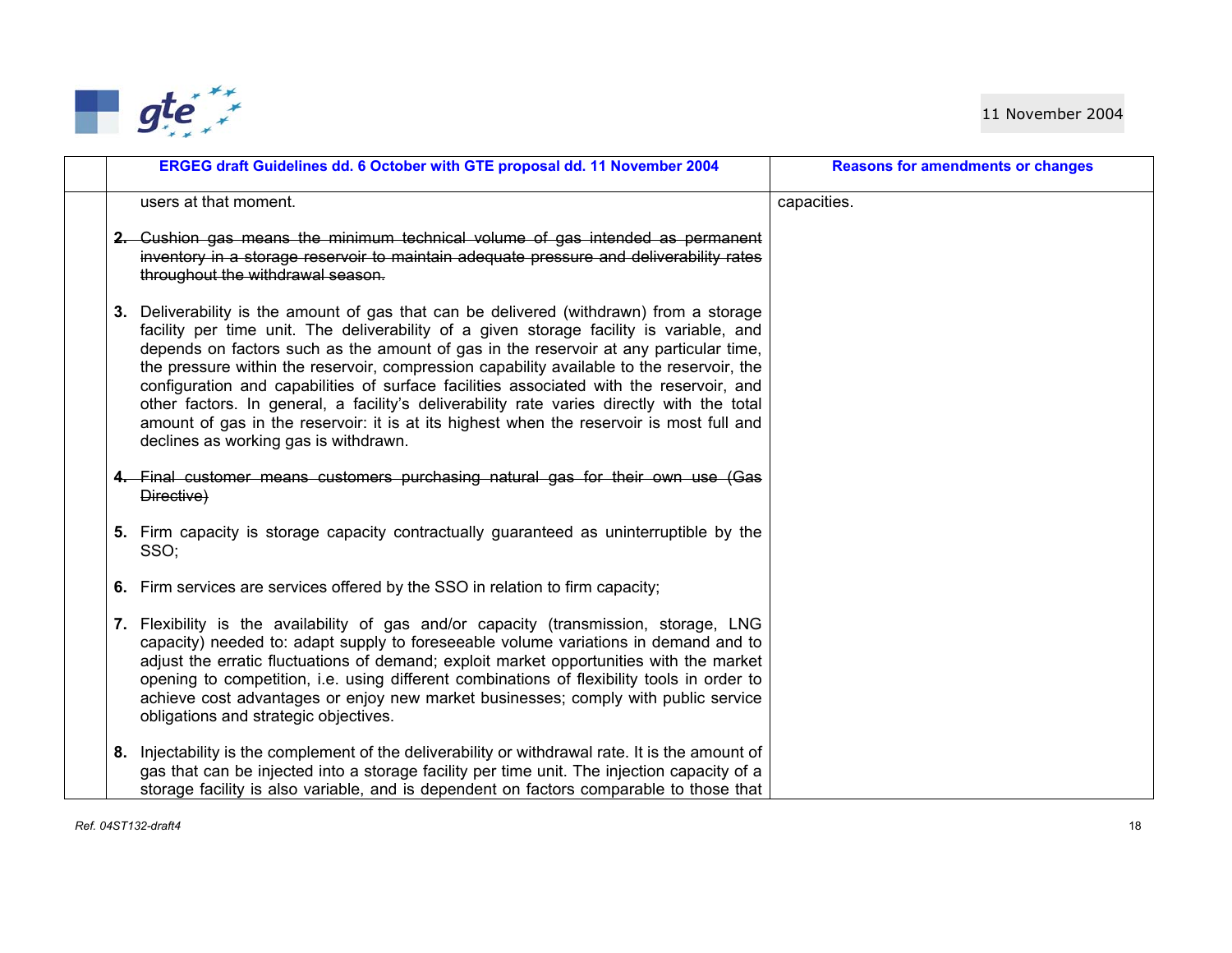

| ERGEG draft Guidelines dd. 6 October with GTE proposal dd. 11 November 2004                                                                                                                                                                                                                                                                                                                                                    | <b>Reasons for amendments or changes</b> |
|--------------------------------------------------------------------------------------------------------------------------------------------------------------------------------------------------------------------------------------------------------------------------------------------------------------------------------------------------------------------------------------------------------------------------------|------------------------------------------|
| determine deliverability. By contrast, the injection rate varies inversely with the total<br>amount of gas in storage: it is at its lowest when the reservoir is most full and increases<br>as working gas is withdrawn.                                                                                                                                                                                                       |                                          |
| <b>9.</b> Interruptible services are services offered by the SSO, in relation to interruptible<br>capacity;                                                                                                                                                                                                                                                                                                                    |                                          |
| 10. Interruptible storage capacity is storage capacity that can be interrupted by the<br>transmission system operator according to the conditions stipulated in the storage<br>contract/storage code. The contract/code may specify the permitted duration,<br>frequency and timing of the interruptions. It may also specify the previous notice<br>required and possibly a fee related to the duration of the interruptions. |                                          |
| 11. National regulatory authorities are the bodies as defined by Article 25(1) of the Gas<br>Directive.                                                                                                                                                                                                                                                                                                                        |                                          |
| 12. Nomination means the prior reporting by the storage user to the SSO of the actual flow<br>that he wishes to inject into or withdraw from the system.                                                                                                                                                                                                                                                                       |                                          |
| 13. Primary storage market means the market of the storage capacity directly traded by the<br>SSO.                                                                                                                                                                                                                                                                                                                             |                                          |
| 14. PSO means Public Services Obligations.                                                                                                                                                                                                                                                                                                                                                                                     |                                          |
| 15. Re-nomination means the reporting of a corrected nomination.                                                                                                                                                                                                                                                                                                                                                               |                                          |
| 16. SBU means Standard Bundled Unit. Storage capacity may be sold in SBUs, which<br>gives customers the right to withdraw, inject and hold gas in store, with determined<br>technical ratios. SBUs should reflect the technical characteristics of the storage facility<br>or a group of storage facilities (aquifer, peak-shaving).                                                                                           |                                          |
| 17. Secondary market means the market of the storage capacity traded otherwise than on<br>the primary market.                                                                                                                                                                                                                                                                                                                  |                                          |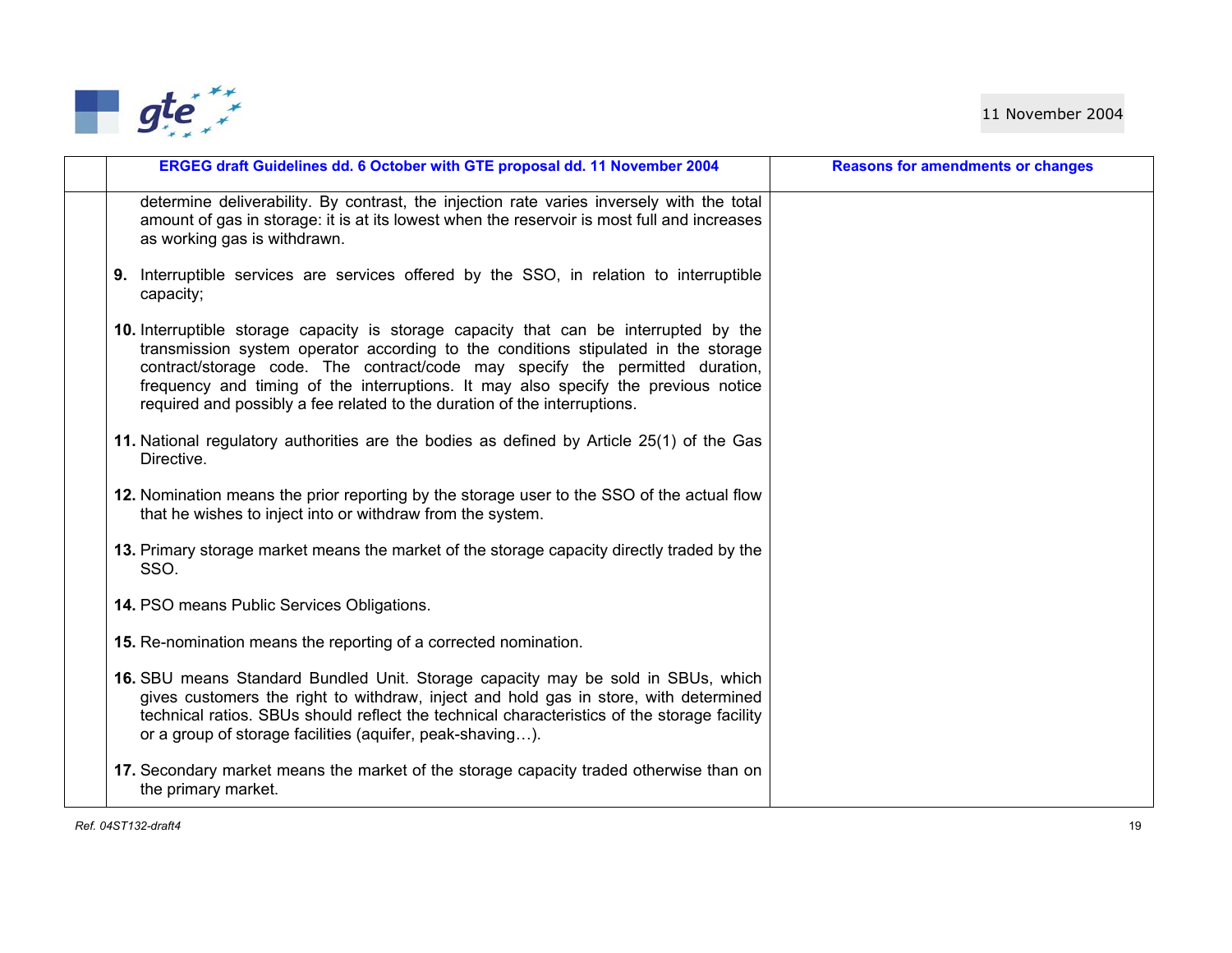

| ERGEG draft Guidelines dd. 6 October with GTE proposal dd. 11 November 2004                                                                                                                                                                                                                                                                                                                     | <b>Reasons for amendments or changes</b>                                                                                                               |
|-------------------------------------------------------------------------------------------------------------------------------------------------------------------------------------------------------------------------------------------------------------------------------------------------------------------------------------------------------------------------------------------------|--------------------------------------------------------------------------------------------------------------------------------------------------------|
| 18. Storage capacity is the space (expressed in normal cubic meters or energy) and flow<br>(expressed in normal cubic meters or energy per time unit) to which the storage user is<br>entitled in accordance with the provisions of the storage contract. Storage capacity<br>refers to space, injectability and deliverability. All of them can be firm or interruptible.                      |                                                                                                                                                        |
| 19. Storage facility means a facility used for the stocking of natural gas and owned and/or<br>operated by a natural gas undertaking, including the part of LNG facilities used for<br>storage but excluding the portion used for production operations, and excluding<br>facilities reserved exclusively for transmission system operators in carrying out their<br>functions (Gas Directive). | See Section 8 they nominate and use storage<br>capacity consistently with the capacity rights they<br>have procured either on the primary or secondary |
| 20. Storage penalty is the additional charge that storage system operators/storage users<br>may have to pay after not respecting their contractual obligations.                                                                                                                                                                                                                                 | market.                                                                                                                                                |
| 21. Storage system operator means a natural or legal person who carries out the function<br>of storage and is responsible for operating a storage facility.                                                                                                                                                                                                                                     |                                                                                                                                                        |
| 22. Storage user means a customer of a SSO which would sign the relevant storage code<br>or enter into storage contracts with SSOs for storing gas. Storage users may include,<br>but are not limited, to final customers, supply undertakings, wholesale customers,<br>traders and TSOs, to the extent that storage is necessary for the TSOs and DSOs to<br>carry out their functions.        |                                                                                                                                                        |
| 23. System user means any natural or legal persons supplying to, or being supplied by, the<br>system (Gas Directive).                                                                                                                                                                                                                                                                           |                                                                                                                                                        |
| 24. Technical storage capacity is the maximum storage capacity that the SSO can offer to<br>storage users, on firm basis, taking into account the system integrity and the<br>operational requirements of the storage infrastructures. It is determined by the physical<br>characteristics of the reservoir and installed equipment.                                                            |                                                                                                                                                        |
| 25. TPA services means Third Party Access Services. TPA to storage is either regulated                                                                                                                                                                                                                                                                                                          |                                                                                                                                                        |